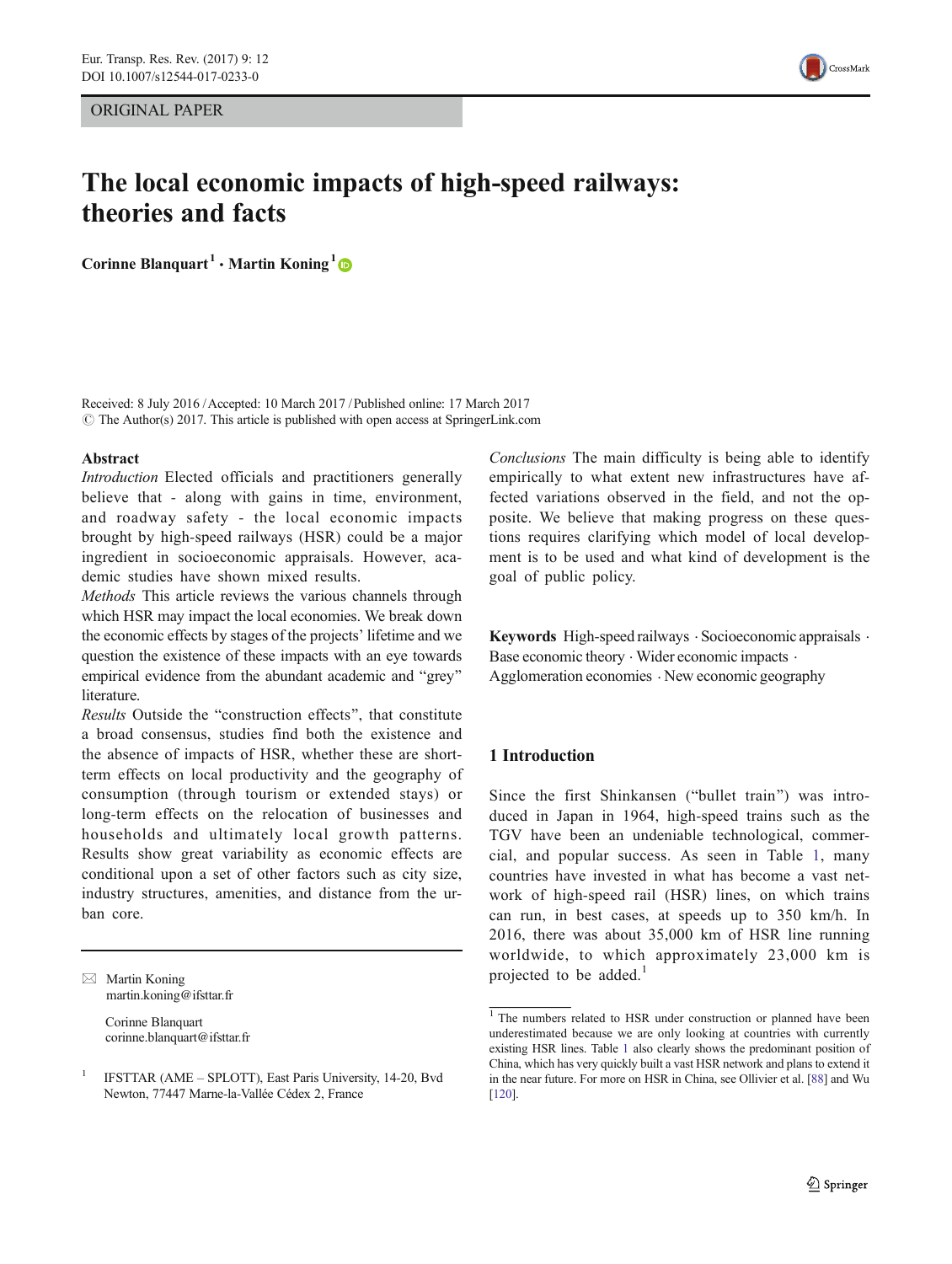<span id="page-1-0"></span>

| Table 1 International HSR lines,<br>2016 | Country     | In service (km) | Under construction (km)  | Planned (km) | Current rank             |
|------------------------------------------|-------------|-----------------|--------------------------|--------------|--------------------------|
|                                          | Austria     | 48              | 218                      |              | 16                       |
|                                          | Belgium     | 209             |                          |              | 12                       |
|                                          | France      | 2036            | 740                      | 1786         | 4                        |
|                                          | Germany     | 1475            | 368                      | 324          | 5                        |
|                                          | Italy       | 923             | 125                      | 221          | 6                        |
|                                          | Netherlands | 120             | -                        |              | 13                       |
|                                          | Poland      | 224             | ۰                        | 1127         | 11                       |
|                                          | Spain       | 2871            | 1262                     | 1327         | $\overline{3}$           |
|                                          | Switzerland | 87              | 72                       | ٠.           | 15                       |
|                                          | UK          | 113             | $\overline{\phantom{a}}$ | 543          | 14                       |
|                                          | China       | 21,688          | 10,201                   | 677          | $\mathbf{1}$             |
|                                          | Taiwan      | 345             | 9                        |              | 10                       |
|                                          | Japan       | 2892            | 551                      | 179          | $\overline{2}$           |
|                                          | South Korea | 598             | 61                       | 49           | 8                        |
|                                          | Turkey      | 688             | 469                      | 1134         | $\overline{7}$           |
|                                          | US          | 362             | 483                      | 1023         | 9                        |
|                                          | Total       | 34,679          | 14,559                   | 8390         | $\overline{\phantom{a}}$ |
|                                          |             |                 |                          |              |                          |

UIC data, accessible online

These statistics include only countries that already have HSR lines in service

These statistics do not show, however, how differently each HSR network functions [\[5,](#page-10-0) [97\]](#page-13-0). For example, in Japan, the bullet trains run on dedicated tracks, while in France, the interoperability system requires that the TGV be able to run on conventional tracks, and in Spain, some standard trains can use HSR lines.<sup>2</sup> The motivations behind the investment in these rail systems can also differ<sup>3</sup>: the initial motivation was to reduce fossil fuel dependency and drive an export-oriented industrial policy; this was followed by a need to alleviate congestion in transport hubs and finally environmental concerns related to fighting climate change.<sup>4</sup>

Despite these differences, a striking similarity is the enthusiasm of local elected officials, who are eager to join the HSR "club", believing that being connected to HSR brings about economic growth. However, academic studies have shown mixed results in terms of the benefits HSR can bring to a region. While certain economic effects of having a HSR connection have been clearly identified and are subject to little criticism, other supposed benefits have been contested in terms of their size, their duration, and whether they occur automatically [\[23](#page-11-0), [56](#page-12-0), [87](#page-12-0), [113,](#page-13-0)

 $115$ <sup>5</sup>. This ambivalence is obviously an issue. On the one hand, researchers and practitioners have found that along with gains in time, environment, and roadway safety, the economic impact of HSR lines could be an important factor in cost-benefit analyses recommending that projects be financed [[97](#page-13-0), [112\]](#page-13-0). On the other hand, it has been shown that investment in HSR has diminishing financial and social returns [[3](#page-10-0), [18](#page-11-0)], suggesting that these rail networks have an optimal size that should not be exceeded. When these two considerations are combined, it becomes clear that identifying and measuring the local economic impact of HSR service is essential from an operational, political, and academic standpoint.

The objective of this article is to take stock of the state of the literature on the local economic impacts of HSR service. We will break down the effects by stages of HSR, given the growing doubts about the existence of these impacts. This review will question the existence of the economic impact with an eye towards empirical evidence from the abundant academic and "grey" literature on the subject. Public policy evaluations, including those on investment in HSR, are especially focused on demonstrating economic effects and are thus based on information that is gathered and interpreted specifically for making policy decisions. This approach tends to put data collection and analysis ahead of research design or creating a theoretical construct of the subject being studied and thus often neglects the theoretical dimension. However, theoretical constructs can counteract

 $\sqrt{2}$  These differences have created some challenges in creating international HSR lines, as is the case in Europe

 $3$  For simplicity, we use the terms "HSR" and "high-speed trains" interchangeably in this article.

Besides these motivations, the placement of HSR lines can also be set through political deals. See Albalate et al. [\[4](#page-10-0)] and Castells and Sole-Olle [[26](#page-11-0)] on how this worked in Spain. Even if less documented, the lobbying activities of the construction industry may be at stake equally.

 $<sup>5</sup>$  Besides these references, see also the special issue (n° 22) of *Journal of*</sup> Transport Geography, published in 2012.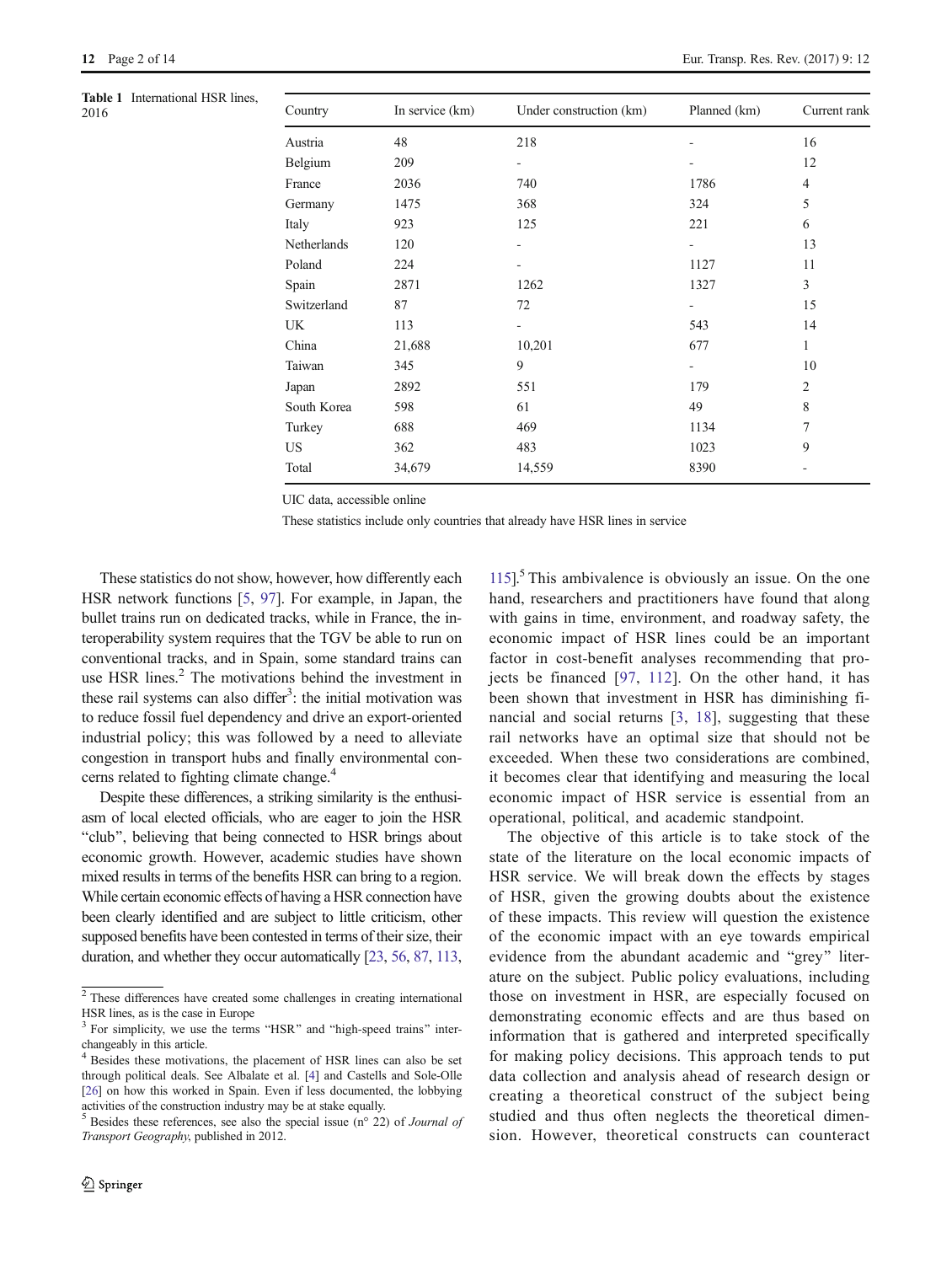determinism through a thorough description of the mechanisms through which effects are produced. With no claim to be exhaustive, $6$  this article presents the principal theoretical mechanisms through which infrastructure might affect regional economic dynamics and identifies certain challenges inherent in studying the local economic impact of HSR service. The major interest of this paper is to introduce a new way of considering the so-called "wider economic effects" of HSR services [\[47,](#page-11-0) [61,](#page-12-0) [113](#page-13-0), [115](#page-13-0)]. These effects are those not captured in standard cost-benefit analysis, including effects relating to agglomeration, market power, as well as firms' and households' behavioural adaptations. Many researches have focused on the productivity gains due to changes in economic activities' spatial patterns. The article wants to highlight the interest to also analyze changes in local demand and develops the most recent theoretical background to do so. In particular, we show that new HSR services are likely to affect the composition of the local income which, in turn, may have cumulative multiplier effects for the local economy.

This analysis is structured according to the stages of a HSR project, beginning with the launch of construction work. As explained in section 2, most agree that construction sites are the source of the primary local economic impact of HSR. Once the HSR line is in service, time-space shrinking [\[105\]](#page-13-0) can create short-term economic effects.<sup>7</sup> Assuming that the location of households and businesses remains stable, HSR can affect the regional means of production through various mechanisms (described in section 3), the identification and measurement of which has been the subject of debate. Aside from any potential effects on local supply, HSR service can also affect individual consumption patterns for goods and services. While the supply-demand dichotomy is simplistic and can overshadow other interdependencies at work, it is possible that HSR service can also have a short-term demand-side effect on local economies (as seen in section 4). Depending on the existence and magnitude of these two types of effects, HSR can change the relative attractiveness of a region in the medium to long term. Transport infrastructure can thus shape local economic development by driving businesses and households to relocate, with various and uncertain effects on the direction of growth (section 5). The conclusion summarizes the various findings of this article.

#### 2 Construction effects

Economists are unanimous in recognizing that public investments are an essential component of effective demand [[1\]](#page-10-0), i.e. the anticipated demand entrepreneurs base their production decisions on. In an underemployment equilibrium, Keynesian theory prescribes an increase in public spending to keep economic activity at an acceptable level. These considerations have been central to countercyclical economic policy, from the New Deal to the Obama administration's 2008 economic recovery plan and the Juncker plan in Europe (2013). Given its importance in total state spending [[103](#page-13-0)] and proven macroeconomic effects [[21](#page-11-0)], transportation infrastructure, particularly HSR, has a preferred place in stimulus policies.<sup>8</sup> Spending dedicated to new transportation services<sup>9</sup> has thus been the object of several studies aiming to quantify job and wealth creation linked to infrastructure construction projects [\[34,](#page-11-0) [76,](#page-12-0) [86](#page-12-0), [121\]](#page-13-0). The direct impact of HSR is generally an integral part of official socioeconomic impact studies, although each country has its own conditions for advancing with such projects.

Since transportation projects occur within a circumscribed area, studies estimating construction effects are often based on two different theoretical models: the input-output model and economic base analysis<sup>10</sup> [\[65,](#page-12-0) [72](#page-12-0), [82,](#page-12-0) [95](#page-13-0), [104](#page-13-0), [106\]](#page-13-0). Based on Keynesian theory, economic base analysis stipulates that the development of cities or regions is essentially driven by exogenous variables over which they have no influence. Initially focused on export activities (for a "renewed" framework, see section 4), this theory demonstrates that the wealth earned outside the region under study (basic activities) stimulates the rest of the local economy (non-basic activities) with cumulative effects that are proportional to the magnitude of the multiplier. Since the majority of financing for HSR projects comes from national governments through a system of fiscal equalization among regions, investment spending can be seen as coming from a source other than the local economy and thus similar to revenue from basic activities.

To evaluate the magnitude of the construction effects of a new HSR line, the standard procedure is to identify direct spending (e.g., the workforce necessary for grading or contracts with the main subcontractors), indirect spending (products and services ordered from local suppliers by the workforce and subcontractors), and induced spending. As such, every euro spent on a HSR project will create further

<sup>6</sup> For a detailed presentation of the theoretical interactions between transportation infrastructure and local development, see Venables [[114](#page-13-0)], Proost and Thisse [[92](#page-12-0)], and Lafourcade and Thisse [\[73](#page-12-0)]. For an exhaustive review of the literature on HSR, see Vickerman and Ulied [[115](#page-13-0)], Givoni [[56](#page-12-0)], Albalate and

Bel [\[5](#page-10-0)] and Ollivier et al. [\[88](#page-12-0)].  $\frac{7}{1}$  In this research, we consider the "short-term" to range from 0 to 5 years after the HSR opening, the "medium-term", from 5 to 10 years and the "long-term" for later periods. Whilst being discretionary, this definition assumes that firms and households' locations are fixed in the short-term.

<sup>8</sup> While Obama's plan explicitly contained an ambitious investment program in HSR, the Juncker plan favours national policies in this sector, which limits the financing of international projects aiming to connect various EU member states by HSR.

<sup>&</sup>lt;sup>9</sup> De Rus et al. [[97](#page-13-0)] estimate that one kilometre of HSR requires an average investment of 17.5 million Euros, not counting rolling stock.

<sup>&</sup>lt;sup>10</sup> If they are correctly specified mathematically, the input-output and economic base models are equivalent [[95](#page-13-0)].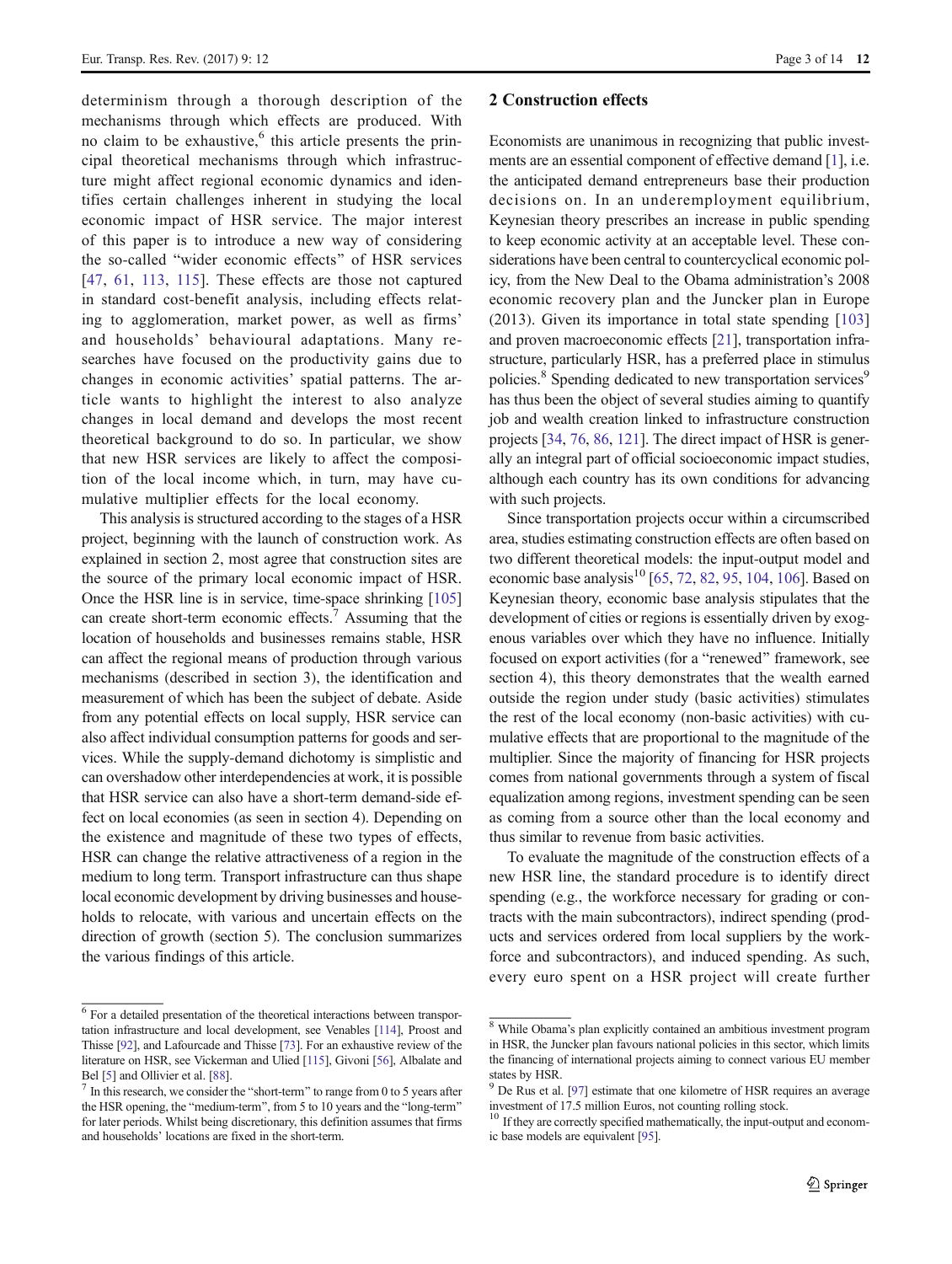consumer spending in sectors more or less related to construction. The impact of these various expenditures is a function of the propensity to consume wealth locally. The effects of the initial investment can vary by local economy depending on whether the construction workers live near the worksite or commute and thus spend only a small fraction of their wages in the region. The effect will also vary depending on whether the construction materials come from local subcontractors or are imported from other areas. To the extent that the Keynesian multiplier, in the form of production, value added, or job creation, is the inverse function of the propensity to consume locally, the magnitude of these "drains" moderates that of the construction effect. The empirical implementation of these models requires knowledge of the volume and composition of the funds invested in constructing HSR lines as well as the inter-industry flows, ideally on a fine-grained spatial scale to understand how different areas of the local economy react to such construction projects.

Ex-ante estimates of construction effects often show substantial gains, and thus provide an argument in favour of building infrastructure. In the case of the High-Speed 2 (HS2) train that is projected to connect London to North England (Leeds, Manchester, and the Midlands) by 2026, more than 22,000 jobs could be created directly and indirectly in the five years following ground-breaking [\[50](#page-11-0)]. Another example is the planned "Basque Y" high-speed line that aims to create a HSR connection from the Spanish Basque country through the existing Atlantic high-speed corridor to southern Europe (Paris-Bordeaux-Vitoria-Madrid) by 2020. This large construction project is expected to create 100,000 jobs, 40% of which will come from direct effects, 30% from indirect effects, and 30% from induced effects [\[52](#page-12-0)]. Finally, a recent study [\[24\]](#page-11-0) estimates the number of jobs from direct, indirect, and induced sources that could be created in three California counties that are projected to have HSR service by 2020. Depending on the alternatives considered, the project could create 10,000 to 16,000 jobs in the five years of construction, 30% of which should come from direct effects.

Since, however, the results of ex-ante studies are uncertain by definition, it is useful to look at the ex-post study undertaken by Fouqueray [[53](#page-12-0)], who looks at the construction effects linked to the first construction phase of the SEA HSR line that will link Tours and Bordeaux by 2017. By crossing an input-output model with fieldwork among the businesses and employees involved in the construction, Fouqueray [\[53\]](#page-12-0) concludes that the project created almost 14,000 jobs, 1.6 billion Euros in production, and 755 million Euros in value added in the 3 regions involved in the construction; the induced effects made up 18–25% of these gains. From these results, Fouqueray [\[53\]](#page-12-0) finds multipliers that are consistent with previous studies [\[34,](#page-11-0) [76,](#page-12-0) [121\]](#page-13-0), especially those used in France by RFF [[94](#page-13-0)]: 1.96 for production, 0.91 for value added, and 2.44 for job creation. In other words, each job related to the construction project meant 2.4 jobs for the local economy. Since this information applies to 43% of the project, it would seem that the direct economic impact of HSR construction is significant.

This brief review of the construction effects of HSR projects brings up several points. First of all, the direct economic effects are more significant if the area under construction is large, since the propensity to consume locally will be stronger. The economic benefits are also temporary by definition, although some skills that businesses or employees develop during projects can be used in subsequent jobs (see Fouqueray and Manceau Antoniazzi  $[54]$  $[54]$  $[54]$ .<sup>11</sup> It is also important to note that the methods used to estimate the construction effect can also be used to understand the economic impact of the operation and maintenance of HSR lines. On the downside, these large construction projects run by major public-works firms can destabilize local building and public works activities and make permanent structural changes in the affected sectors. However, the anticipated opening of HSR connections can act as a signal for public or private actors to make other investments such as real estate projects near the station or improving public transportation networks and community facilities. In this way, the effects of infrastructure projects are often enhanced by the creation of other jobs and wealth through projects related to the HSR line. Overall, it is essential that all these potential benefits be properly considered since the investments are funded in part by local governments, who need to make a case to voters that their financial resources are being used wisely. By reducing unemployment and providing a cash infusion to the local economy, the construction effect can make HSR projects more politically acceptable. In addition, the officials who are generally prone to communicate about these direct benefits of their decisions may expect positive rewards during the next elections (local and/or national).

#### 3 Short-term supply-side effects

Even though HSR passengers have to pay more for their tickets, the establishment of this type of infrastructure leads to significant time savings, $12$  allowing high-speed trains to compete with air travel for medium or long distances [[25\]](#page-11-0). This reduction in generalized travel costs<sup>13</sup> has an effect on

 $\frac{11}{11}$  With that respect, one critical issue relates to the local "governance" of the organization created for the HSR construction. As studied by Fouqueray and Manceau Antoniazzi [\[54](#page-12-0)] in the case of the SEA project, the mutual trust and continuous relationships linking the local actors (unions, jobs agencies, local governments) to the private company in charge of the HSR building played as a necessary condition for recruiting the relevant workers as well as for securing their workability once the construction phase completed.<br><sup>12</sup> Some of the time saved is a result of more direct HSR routes.

 $13$  Some authors challenge this decrease in generalized costs related to HSR by using the concept of "effective social speed" [\[40](#page-11-0)]. Effective social speed takes into account not only commute times but also the work hours necessary to pay for the significant expenses paid by travelers as well as the public subsidies often granted to HSR.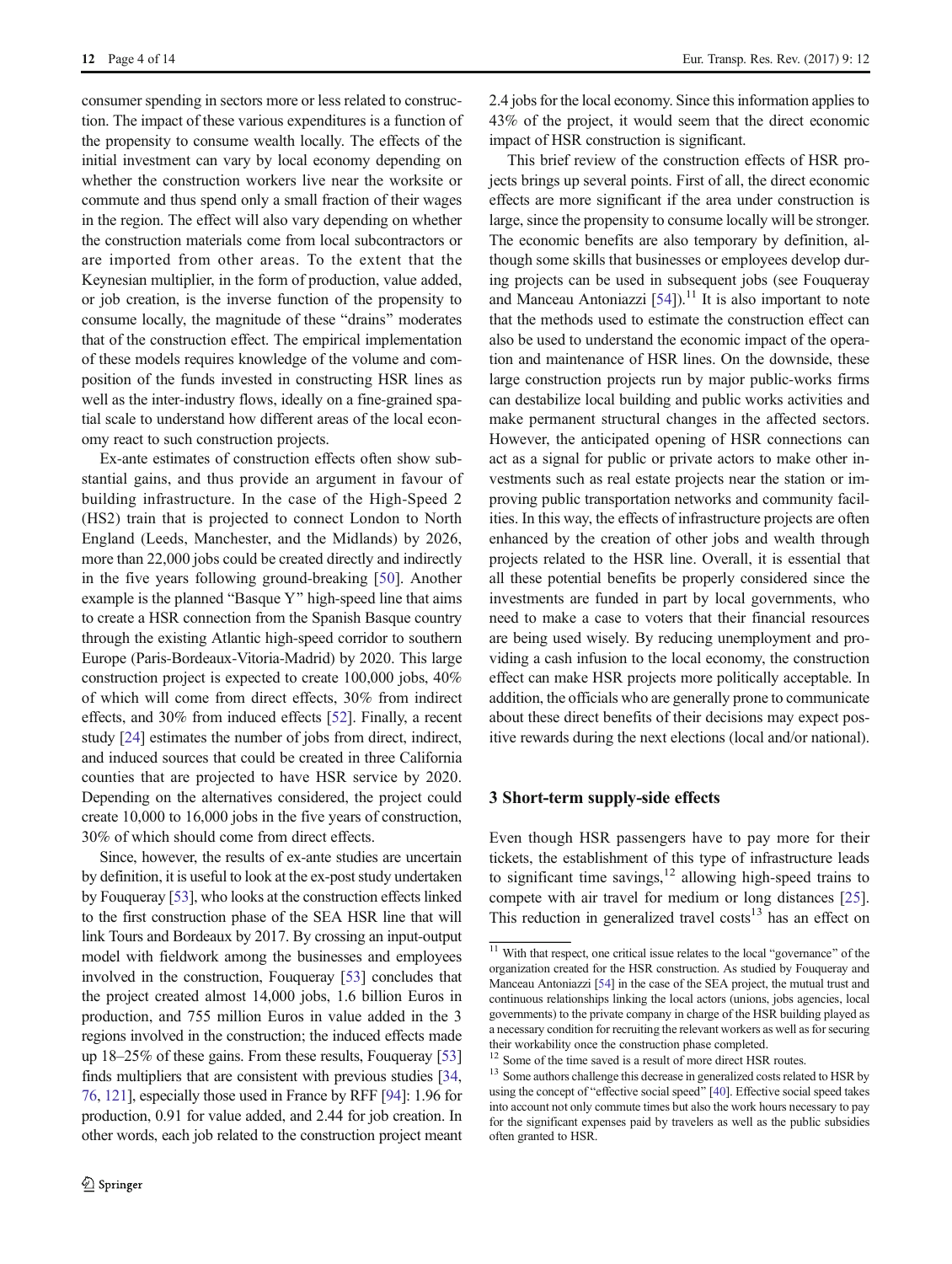companies, especially those that offer business services (e.g., audit, marketing, R&D), whose employee mobility and thus market area thereby increases. The decrease in generalized costs and the induced increase in business trips are generally taken into consideration as changes in traveler surplus as part of the cost-benefit analysis for the socioeconomic impact studies of a potential HSR line. The wider economic impacts that decision-makers often envision, which are a subject of debate in the academic community, are another matter. Aside from its direct impact on transportation, HSR can improve local business activity by changing the operation of sectors affected by market failures. In order to determine the nature of these effects, it is useful to look at the UK's official recommendations on transport analysis, which initiated close cooperation between researchers and practitioners on this topic [[46](#page-11-0), [58,](#page-12-0) [102,](#page-13-0) [113](#page-13-0), [114\]](#page-13-0).

Within a partial equilibrium framework that notably excludes interactions between transportation and choice of location (see section 5), the UK's Transport Analysis Guidance (TAG) [\[46](#page-11-0)] recommends first appraising welfare gains linked to lower production costs in sectors with imperfect competition. By reducing the resources firms devote to offering their services, HSR generates consumer benefits that are more than proportional to the increase in time savings. A new HSR connection in fact means increased competition, which means increased local production along with lower retail prices.<sup>14</sup> New transportation options can also change the dynamics of labour market arbitrage in terms of whether an individual will enter the market. By increasing the supply of employment, HSR projects can have locally beneficial effects that can be estimated using changes in public finances (increases in payroll tax payments and decreases in welfare payments). Above all, the main effect of HSR projects on the quality of the local means of production stems from the relationship between accessibility and urban productivity.<sup>15</sup> By reducing the transportation costs between two regions, HSR will change effective economic density,  $16$  i.e. the density of activities in a

geographic area and the neighbouring areas that can be reached within an acceptable commute time (60–90 min). On the other hand, a great deal of literature in the field of New Urban Economics has shown that there are productive advantages linked to the spatial concentration of activities, otherwise known as economies of agglomeration [\[37](#page-11-0), [49,](#page-11-0) [84](#page-12-0)]. Effective density gains are multiplied by an empirical measure of elasticity of productivity with respect to spatial concentration, differentiated, if possible, by economic sector [\[60](#page-12-0)], to determine the wider economic benefits generated by a new HSR connection.<sup>17</sup>

This method has allowed for ex-ante estimates of the anticipated economic impacts of the proposed HSR connection to North England, HS2. The results are quite significant since the gains from increased urban productivity could reach 700 million to 1.3 billion pounds every year [[61\]](#page-12-0). These benefits correspond to about 3–4% of the discounted net effects of the project and could help justify the initial investment of 50 billion pounds. Hensher et al. [[64](#page-12-0)] carried out a similar exercise to estimate the wider economic impact of a proposed HSR connection between Sydney and Melbourne. Their calculations provided results of a lesser magnitude since the productivity gains from increased effective density for business travel only added up to \$A10 million a year. Finally, SETEC [\[100](#page-13-0)] transformed gains in urban accessibility created by the proposed HSR connection Paris-Orleans-Clermont-Ferrand-Lyon (POCL) into local economic performance gains. Every year the new infrastructure could create economic gains of almost 87 million Euros, i.e., 20–25% of the anticipated time savings from the proposed rail connection. Even if they are not sufficient to justify the initial investment of 12.9 billion euros, these benefits are likely to improve the socioeconomic balance of the POCL project.

Ex-post studies of the interactions of increased proximity through HSR and local productivity are more difficult to find [[88](#page-12-0)]. A notable exception is the work of Ahlfeldt and Feddersen [[2\]](#page-10-0) on the HSR line that has connected Cologne and Frankfurt since 2001. They observe that six years after the HSR line was installed, the GDP of the regions between the two stations increased 8.5% faster than if the project had not been implemented. From these calculations, they estimate the elasticity of productivity with respect to density to be almost 3.8%, which is consistent with past empirical results [\[84\]](#page-12-0).

Even though this approach is practical and provides statistical arguments to complement traditional cost benefit analysis, several studies have criticized it [\[39,](#page-11-0) [47](#page-11-0), [68\]](#page-12-0). To the extent that these models attempt to appraise the local economic impact of transportation projects, the lack of sufficient data is one

 $\frac{14}{14}$  The associated welfare gains are estimated by assigning a coefficient of 10% to time savings for business travel; this coefficient includes mark-ups

from monopolistic firms and the elasticity of demand  $[47]$  $[47]$ .<br><sup>15</sup> TAG identifies two other indirect economic impacts of transport infrastructure [\[46,](#page-11-0) [88](#page-12-0)]. One involves individual employment changes to more or less productive jobs due to improved labour market matching. Moreover, various quantitative and qualitative changes to the labour market can change employees' and businesses' tax payments and thus the state of public finance. Because these two effects occur in the long term, they do not fit in the partial equilibrium model and are assumed to be found in other methodologies (see section 5). TAG thus specifies that it is not necessary to quantify these wider economic effects.

<sup>&</sup>lt;sup>16</sup> The concept of effective density is similar to that of urban accessibility (which only considers spatial area), which in itself is not very different from the concept of connectivity (which includes the concept of access to transportation). See Vickerman and Ulied [[115](#page-13-0)] and Crozet [\[39\]](#page-11-0). Some studies, using theories based on international trade or New Economic Geography, use the concept of market potential (see, for example, Ahlfeldt and Feddersen [\[2](#page-10-0)]), which is quite comparable.

<sup>&</sup>lt;sup>17</sup> A similar approach was used in France until recently, except that it transformed increased access (not effective density) into GDP gains. In fact, in France the statistical correlation between accessibility and local productivity is close to unity [[39](#page-11-0)].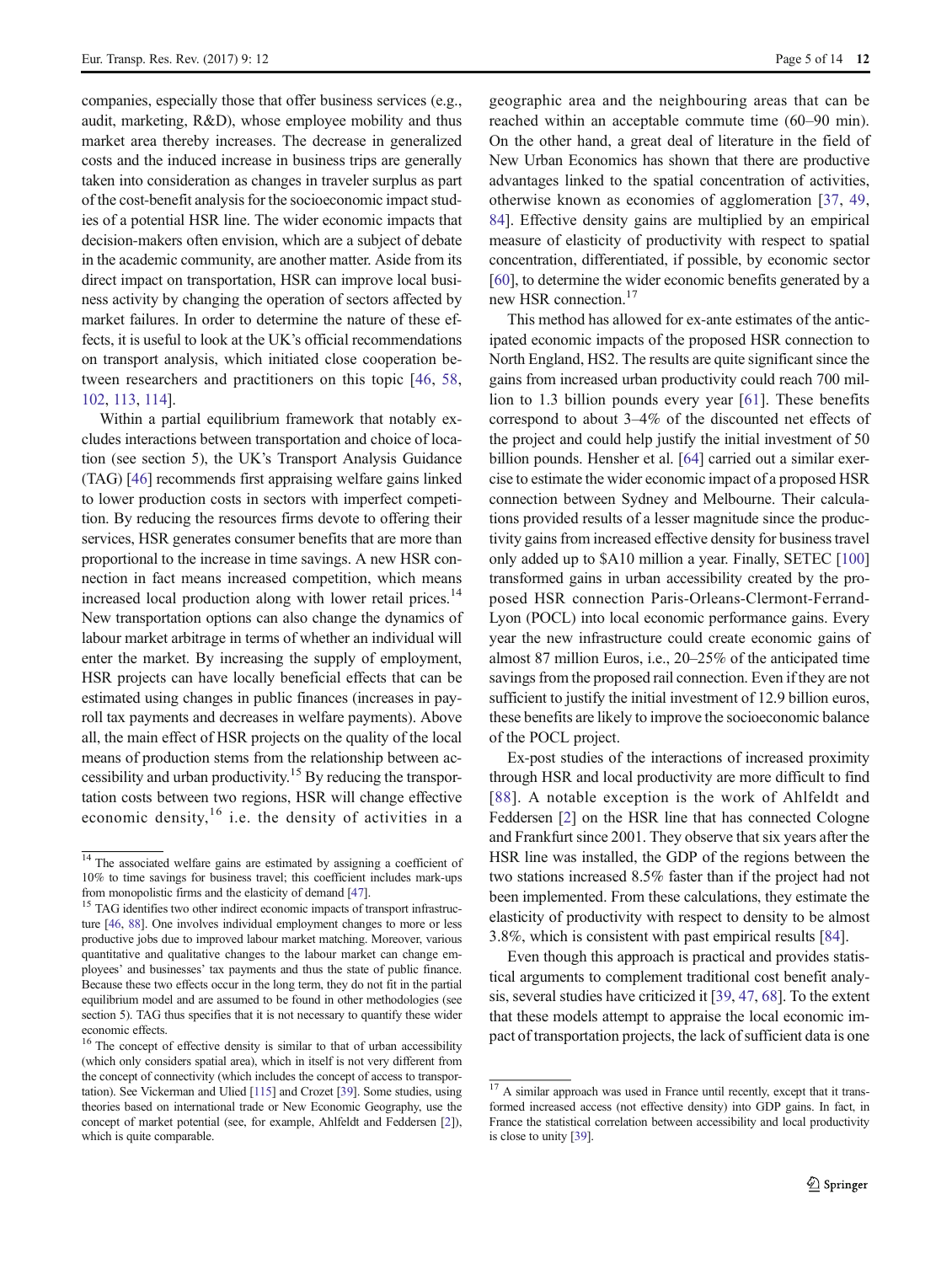limitation, since data on business and employee productivity is not always available on a fine-grained spatial scale. Above all, the econometric studies from which flow certain key parameters, such as impedance of demand for transport relative to generalized cost or the elasticity of productivity relative to density, can have endogeneity problems due to causal inference, especially reverse causality and omitted variables.<sup>18</sup> In fact, while HSR most likely improves effective density or accessibility in a region, it could be risky to transform the increased economic opportunity into productivity gains [[39\]](#page-11-0). In their study of mid-sized German cities connected to a HSR line for exogenous reasons, Ahlfeldt and Feddersen [[2](#page-10-0)] are quite convincing in this regard. While they establish a causal relation between effective density and local productivity, the authors also show that the intensity of economies of agglomeration declines rapidly with travel time. Moreover, the positive effect of density on local productivity is no longer significant when they add industry mix and employee skills to their regressions, demonstrating the importance of spatial sorting  $[19, 36]$  $[19, 36]$  $[19, 36]$ <sup>19</sup>

Aside from these empirical challenges, there are also conceptual and theoretical problems in determining the wider economic effects of HSR on the local means of production. As Kanemoto [[68\]](#page-12-0) points out, the British TAG approach tends to ignore the negative impacts on cities outside the HSR network, which creates at least two problems. For one, a Spanish case study showed that instituting HSR lines can mean a relative loss of accessibility for certain areas, mostly due to inferior service on the standard railways [\[80\]](#page-12-0). More importantly, the TAG approach has trouble making a clear distinction between the movement and the net creation of wealth, only the latter of which should be counted as a wider economic benefit of an infrastructure project [[113](#page-13-0)]. It is thus easy to overestimate the benefits of HSR for certain areas while ignoring losses for other areas. Finally, it is important to recall that ex-ante estimates of the wider economic impacts of HSR are hypothetical by definition. The use of these estimates by

businesses or workers could lead to the implementation of strategies or routines that are difficult to model and are not systematic, since they do not emerge until the medium to long term, which does not fit within a framework of partial equilibrium analysis.

These various arguments<sup>20</sup> thus help in understanding the doubts surrounding empirical measures of productivity gains related to the introduction of HSR. It is also worth noting that in the case of the HS2 project, Graham and Melo's [\[61\]](#page-12-0) estimates are much lower than those produced by a consulting firm for the British government [\[71](#page-12-0)]; this gap was highly publicized and debated in the British media. $2<sup>1</sup>$  Certainly it is likely that new transportation infrastructure will have a shortterm influence on the local productive supply, mostly through economies of agglomeration or an increase in competition. However, due to problems in identifying or measuring these indirect effects, their use in official socioeconomic calculations has been uneven. While this practice is now required in England, the German approach to calculating indirect effects is much more qualitative<sup>22</sup> [[88\]](#page-12-0), and perhaps more prudent. Other countries, like France, do not try to appraise these economic effects of HSR and are waiting until there is more unanimity in this field.

### 4 Short-term effects on local demand

As well as influencing production, HSR can also change consumption patterns and thus generate wider economic effects through local demand. Davezies [\[41](#page-11-0)] shows that export activities, which are subject to economies of agglomeration, have only a secondary role in the revenue of French regions, while the majority of local wealth comes from public transfers (pensions and civil servant salaries) or from expenditures of residents and/or tourists. Through this framework, HSR is a factor in separating the areas where revenues are created from those where they are spent. HSR, in fact, has the same effect as airports on attracting wealth [[107](#page-13-0)]. In terms of economic base analysis (see section 2), tourism and commuting have a similar role to basic activities in that they induce interregional transfers with a short-term multiplier effect.

Before HSR projects are completed, there are strong expectations of positive effects on tourism [[10\]](#page-10-0). The argument is that improved accessibility will increase demand for

 $\frac{18}{18}$  In the case of reverse causality bias, local productivity would dictate the routes of new transportation infrastructure and not vice versa. Omitted variable bias would arise if a variable that the modeller does not observe simultaneously influences the HSR's supplies and local productivity. If these two phenomena are present, the estimation of the effect of effective density on local productivity will be biased and thus not conducive to correct projections. One other critical issue relates to the costs arisen from an excessive spatial agglomeration. Actually, the estimates of agglomeration economies should ideally account for the nuisances linked to transport congestion, environmental pollution, criminality… As explained by Combes and Lafourcade [[37\]](#page-11-0), most estimates found in the literature rather describe the "net" effects because they do not distinguish the positive and the negative outcomes of density. For empirical works on diseconomies of agglomeration, see Graham [[59](#page-12-0)] and Combes et al. [\[38](#page-11-0)]. <sup>19</sup> With spatial sorting, variations in productivity are not explained by varia-

tions in effective density (affected by HSR) but more by the fact that the most competent workers or the sectors with high value added tend to move into the densest spaces. Bouba-Olga and Grossetti [\[19](#page-11-0)] thus show that the apparent surproductivity of the Paris region is clearly reduced once the estimates control for sectoral specializations and jobs' composition.

<sup>20</sup> Kanemoto [\[68\]](#page-12-0) formalizes other limits of the wider economic impacts promoted by TAG, notably the links between the cost of public services and the variety of goods offered.

<sup>21</sup> For example: [http://www.telegraph.co.uk/news/uknews/road-and-rail](http://www.telegraph.co.uk/news/uknews/road-and-rail-transport/10427468/HS2-benefits-essentially-made-up-economists-tell-MPs.html)[transport/10427468/HS2-benefits-essentially-made-up-economists-tell-MPs.](http://www.telegraph.co.uk/news/uknews/road-and-rail-transport/10427468/HS2-benefits-essentially-made-up-economists-tell-MPs.html) [html](http://www.telegraph.co.uk/news/uknews/road-and-rail-transport/10427468/HS2-benefits-essentially-made-up-economists-tell-MPs.html)

 $22$  As explained in Ollivier et al. [\[88](#page-12-0)], the German guidelines combine a quantitative analysis of the employment effects (due to the increased division of labor among regions) with a qualitative scoring of projects (depending on their impacts on territories characterized by structural backwardness).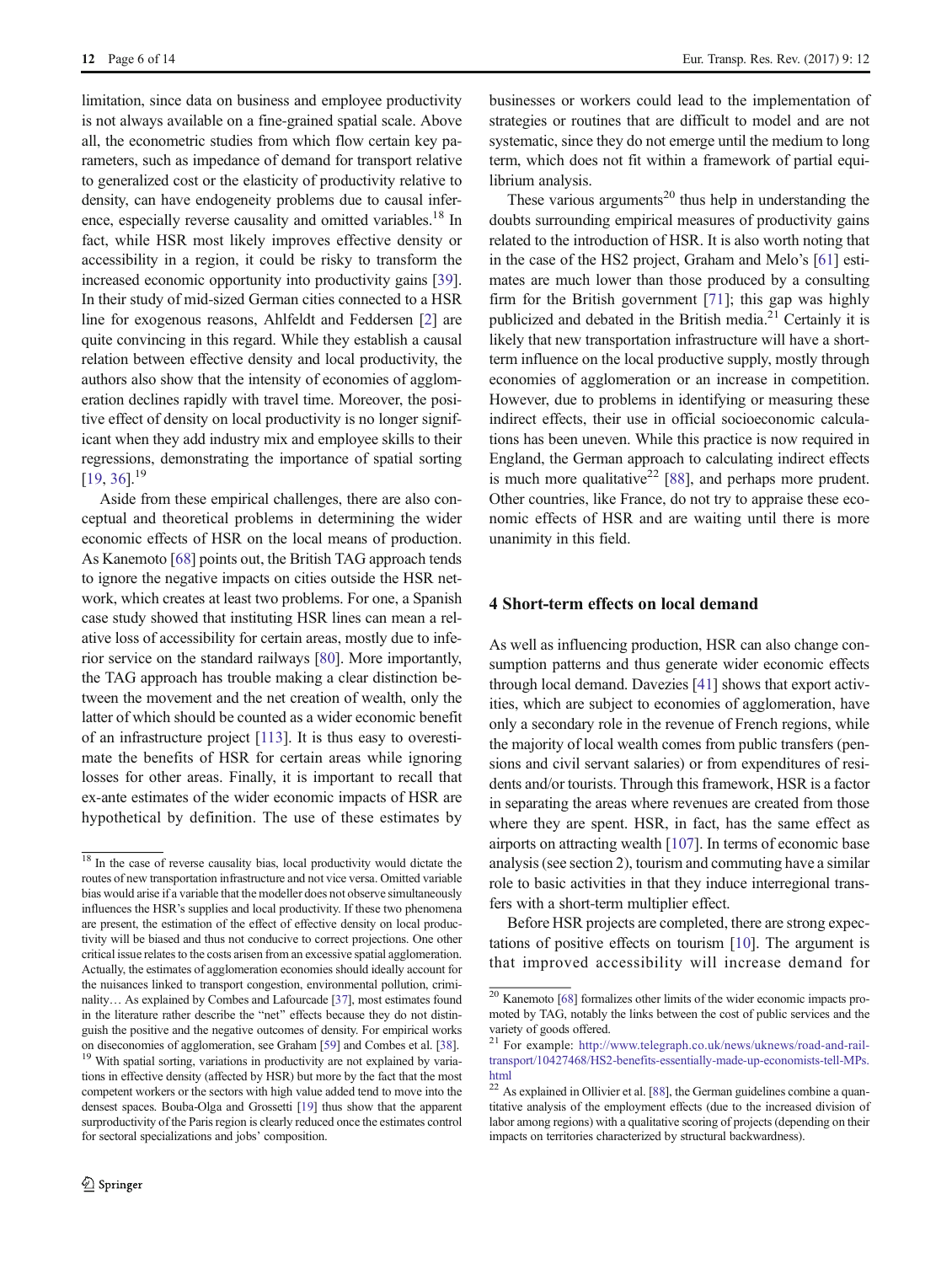transportation and thus spur business and leisure travel [\[9](#page-10-0), [44,](#page-11-0) [67,](#page-12-0) [81,](#page-12-0) [91](#page-12-0), [98\]](#page-13-0), bringing with it higher local revenues and tax receipts. HSR could also stabilize occupancy rates at hotels and reduce seasonal effects in the tourism industry. Such exante beliefs were in force in Kent, UK, where at the end of the 1980s tourism was seen as the main economic opportunity of the launch of the Channel Tunnel [\[55\]](#page-12-0). Rietveld et al. [[96](#page-13-0)] also found that Amsterdam's tourism industry would greatly benefit from future Thalys HSR service. In Spain, local businesses anticipated a HSR connection in Lleida to be such a great opportunity for promoting tourism in the Pyrenees that the station was called Lleida-Pirineus [[51](#page-12-0)] in [\[45\]](#page-11-0). Chen and Haynes [[31\]](#page-11-0) find that in China, provinces with HSR would have 20% more tourist traffic, which would generate 25% more revenues than in provinces without HSR service. HSR is thus thought to enhance a city's competitive edge in tourism and thus create wider economic benefits for the region served.

The results of ex-post analyses, however, are much more mixed. A study carried out by DB International GmbH [\[42\]](#page-11-0) of pairs of cities with and without HSR service in France, Germany, and Spain shows that it is impossible to generalize trends in occupancy rates in the regions connected to HSR [\[39\]](#page-11-0). A SEEDA [[99\]](#page-13-0) study of 13 cities in Germany, the Netherlands, the UK, and France shows that "few of the cities" seem to have experienced a boost in tourism through HSR connections" [[45](#page-11-0)]. On the other hand, an increase in leisure travel was found in Taiwan [[32\]](#page-11-0), China [\[116\]](#page-13-0) and Japan, in certain cities with HSR service, while tourism rates declined in cities without HSR service. This heterogeneity in results can be better understood through the model of travel destination choice created by Woodside and Lysonski [\[119\]](#page-13-0), which highlights the effects of several interdependent variables, including individual traveler characteristics, territorial marketing (destination awareness), idiosyncratic traveler destination preferences, and situational variables.

Above all, city size seems to play a critical role in the positive dynamics brought about by HSR: tourism growth linked to HSR service is found in major cities, or cities that are quickly and frequently accessible to major cities with famous, well-publicized, and diverse tourist attractions [[43](#page-11-0)]. In Spain and France, Urena et al. [[111\]](#page-13-0) emphasize that intermediate cities with HSR service (Lille, Saragosse, and Cordoue) have seen growth in leisure and business travel. Similarly, Todorovich et al. [[107\]](#page-13-0) find that in Lleida, tourism grew by 15% annually and business conventions increased by 20%, unlike in Tarragone, where the rail station is distant from the most attractive coastal areas [\[45\]](#page-11-0). In France, Bazin et al. [\[11\]](#page-11-0) find that in some small and mid-sized cities with tourist amenities, despite HSR service through the North, Atlantic, or Eastern European lines, tourism increased only slightly. Positive effects of HSR service can be found for intermediate cities if the regions already offer a "market basket"

allowing for a diversity of tourist activities [[11](#page-11-0)], along with sufficient high-quality hotel supply [[9,](#page-10-0) [10](#page-10-0), [108](#page-13-0)].

While the increase in tourism in certain cities cannot be generalized, it is also important to recognize the potential negative effects of HSR. Certain expectations have been disappointed, notably due to a decrease in length of stays. In France, a review of the South-eastern HSR line found that the length of stays in the main urban centers served by this line decreased as the number of day trips increased from 42% to 55% [\[88\]](#page-12-0). In Lyon, the arrival of HSR certainly contributed to the arrival of major national trade fairs, but it also resulted in a reduction in the length of stays, from 2.3 to 1.7 days in 1993 [\[77](#page-12-0)]. Okabe (cited by [[96\]](#page-13-0)) also shows a reduction in stays of one night or more in Japanese cities with HSR connections [\[45](#page-11-0)]. In China, the HSR connection in Hangzhou could have a negative impact on the hotel business since it is now possible to visit the city as a day trip from Shanghai [\[29\]](#page-11-0). Even though the number of visitors might increase when a HSR connection is established, this could be offset by the decrease in the length of stays, leading to a decrease in total tourist spending [[75\]](#page-12-0), which shows the contradictory effects of HSR connections on local demand [[3\]](#page-10-0). It should be noted that our review is focused on cities that attract tourists, overlooking the negative consequences to regions experiencing a drain of their population and revenue.<sup>23</sup>

While the literature includes numerous case studies on the interactions between HSR and the development of tourism, it is difficult to find studies that have quantified the associated economic effects. Given the statistical problems discussed above and the simplifying aspect of modeling approaches, the results of these studies should be considered with caution, which explains why these studies are not used in government socioeconomic impact studies. Aside from Chen and Haynes's study [\[31\]](#page-11-0) on China mentioned above, SETEC [\[100\]](#page-13-0) translates into monetary units the accessibility gains to natural amenities linked to the POCL HSR project. The wider economic effects connected to ecotourism added up to 5–9 million Euros per year, or a 10% gain in economic efficiency created by the growth in productive opportunities. Moreover, Hensher et al. [\[64](#page-12-0)] studied projected non-business travel, some of which was related to tourism, for the future HSR connection between Sydney and Melbourne. While the productivity gains due to business travel are modest in comparison to the UK results (see section 3), increases in effective density due to individual mobility could induce a considerable

 $\frac{23}{23}$  As Davezies [[41\]](#page-11-0) explains, the Ile-de-France area is certainly the most productive region in France, even if most of the differential with other French territories is due to sectoral specializations and the presence of highskilled workers (see footnote 19). Since its residents are highly mobile in terms of non-business travel, which is facilitated by excellent HSR connections, the Ile-de France is now suffering from a local consumption deficit. Despite the substantial flow of foreign tourists to the French capital, this revenue drain has an adverse effect on regional unemployment.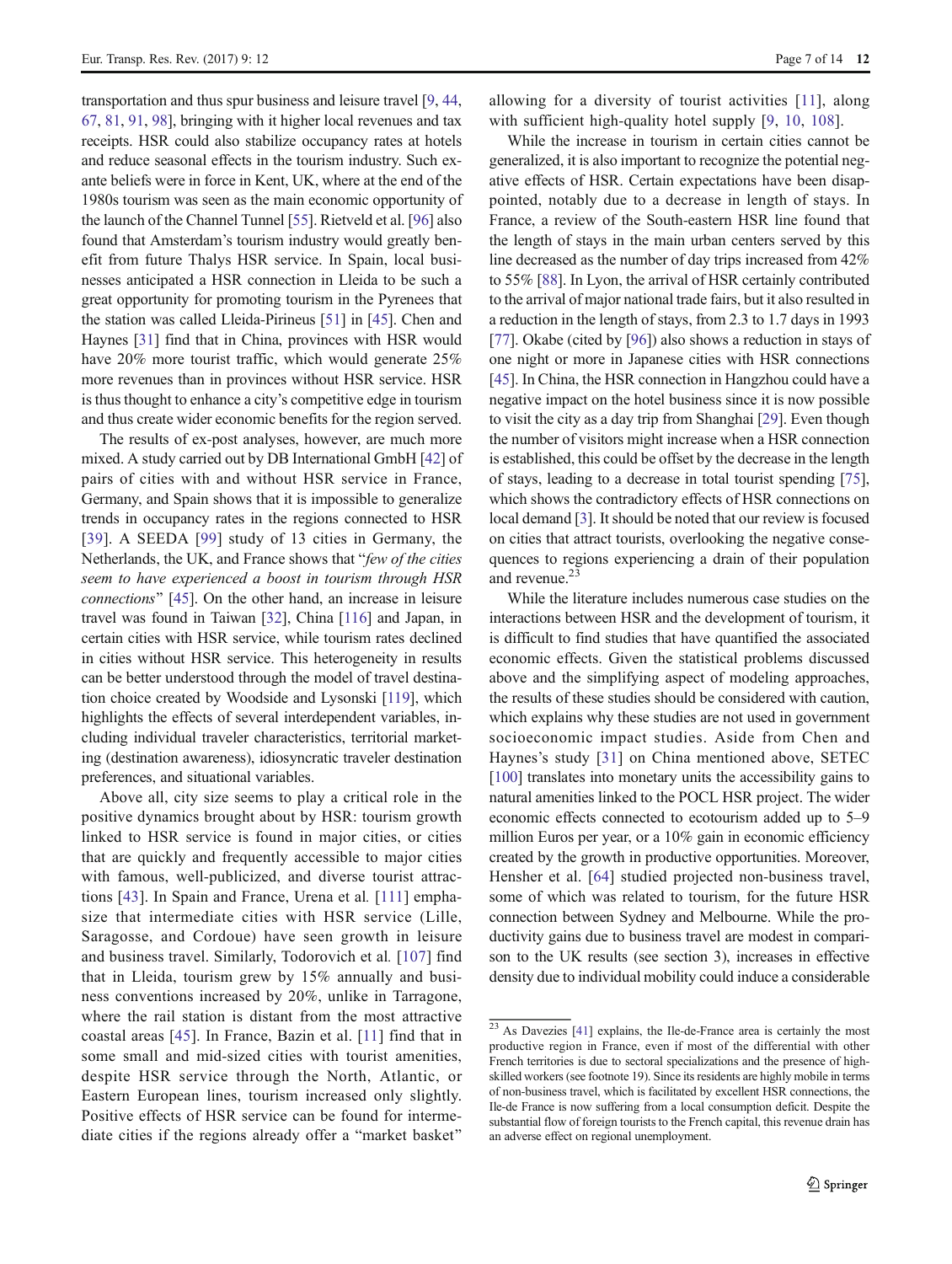increase in economic welfare: approximately \$AUS 1 billion. Finally, Koning et al. [[70\]](#page-12-0) estimate the propensity to consume locally on a sample of 231 French cities. They conclude that the proportion of revenue spent outside the area depends on the difference in amenities between the cities but increases as travel time decreases. This proportion is higher in cities that specialize in hospitality as opposed to areas that are essentially oriented toward export activities. If the latter have HSR connections, they will experience a major wealth drain with negative multiplier effects.

To complete this picture of the possible short-term effects of HSR on the intensity of local demand, we note that HSR connections could also lead to the development of new ways of life by turning tourists into short-term or part-time residents [\[79\]](#page-12-0). As seen in section 3, HSR has the potential to expand the size of labour markets due to daily or possibly weekly commutes for longer distances [[114](#page-13-0)]. This phenomenon would have a similar effect on local demand to that of tourism because both distinguish production from consumption areas. An increase in daily HSR commuters has been observed in Spain, France, and Sweden. There has thus been a substantial increase in the number of commuter trains between, for example, Puertollano and Madrid, with the number of direct trains increasing from 18 in 1992 to 47 in 2005 [\[89](#page-12-0), [110\]](#page-13-0). Regular trips (once to several times a week) from Lyon or Le Mans to Paris have also increased significantly. Rietveld et al. [[96\]](#page-13-0) even refer to Lille as a commuter town for people working in Paris, Brussels, and London. Other studies, however, show the absence of systematic effects; thus generalizing the results remains difficult. For example, in the case of the Atlantic TGV line in France, it is not possible to claim that the total number of daily or weekly commuters has increased; in fact, it seems most likely that weekly commutes have been replaced by daily commutes [[69](#page-12-0)]. These new mobilities have influence on the economy. Income from tourism might then be falling in many destinations despite the increase in visitor arrivals, due to a reduction in the length of stay. Secondly, it is possible to observe knock-on effect due to a more seasonal demand and greater pressure on the tourist area and on the tourist accommodation [\[6](#page-10-0)]. Regarding daily commuting, it is well known that workers tend to spend their money near their place of residence. A research from Shields and Deller [\[101\]](#page-13-0) illustrates that an additional in-commuter increases local retail sales by about \$7600 whereas when a household migrates into the region, total sales increase by about \$20,200 [\[101\]](#page-13-0).

Despite these mixed results, two hallmarks seem to have emerged. One common finding is that commuting is generally more favourable to large cities, since HSR reinforces the economic and demographic urbanization of the region. This infrastructure primarily allows urban populations to spread into the hinterlands—the countryside and small adjacent cities. This effect on commutes depends on the distance: it seems that for trips of 2 h or more, the effects are independent of changes in rail service. On the other hand, introduction of HSR has a primary effect on one-hour connections and secondary effects on 90-min commutes [\[69](#page-12-0)]. In Spain, Urena [\[109](#page-13-0)] shows an impact on commutes for trips between 45 and 90 min, not taking into account travel to and from the station.

In the end, the extreme diversity of these situations highlights the need to contextualize HSR's effects on local economies, in tourism as well as in other sectors [\[12\]](#page-11-0). The mobility created by this new infrastructure reveals other determining factors, specifically the size of the affected area and whether a region is specialized in hospitality, whether temporary or permanent. If they in fact exist, the economic effects of HSR stemming from local demand are far from automatic. It is therefore necessary to analyze them in terms of HSR's entry into specific regions.

#### 5 Medium- and long-term effects

It has been unanimously recognized that a decrease in transportation costs modifies the spatial distribution of economic activity over the medium to long term [[73](#page-12-0), [92](#page-12-0)]. Various studies of the United States in its westward expansion period [\[7](#page-10-0)], the Kingdom of Prussia [\[66](#page-12-0)], and colonial India [[48](#page-11-0)] have shown that in the nineteenth century, railroads led to the concentration of employment and thus population in certain areas, with long-term effects on agglomeration. These economic impacts of railroad service can be explained by a decrease in transportation costs for merchandise. HSR, on the other hand, affects the transportation costs for individuals. Given the steep decline in freight transportation costs over the long term, the resources involved in individual mobility are now one of the factors necessary to understand regional and urban dynamics [\[57](#page-12-0)].

The theoretical contributions of the New Geographic Economics [\[8,](#page-10-0) [35,](#page-11-0) [73\]](#page-12-0) and the empirical tests used for spatial models of computable general equilibria [\[20](#page-11-0)] allow these phenomena to be studied by describing the interactions of various markets. These approaches have been used in Japan for exante appraisals of the long-term effects of HSR as part of government socioeconomic impact studies [[88\]](#page-12-0). Among the benefits associated with a given area, such as a densely populated city, are the specific resources necessary for economic activity (specialized labour or varied intermediate goods), intra- or intersectoral externalities, and indivisible equipment. Among the costs associated with this given location are competition in the market for goods, services, labour, and real estate; transportation congestion; and environmental pollution. In the end, firms realize a trade-off between these agglomeration and dispersion forces and they choose the location that maximizes their market potential [[35\]](#page-11-0). Economies of agglomeration and the associated competitive gains in export-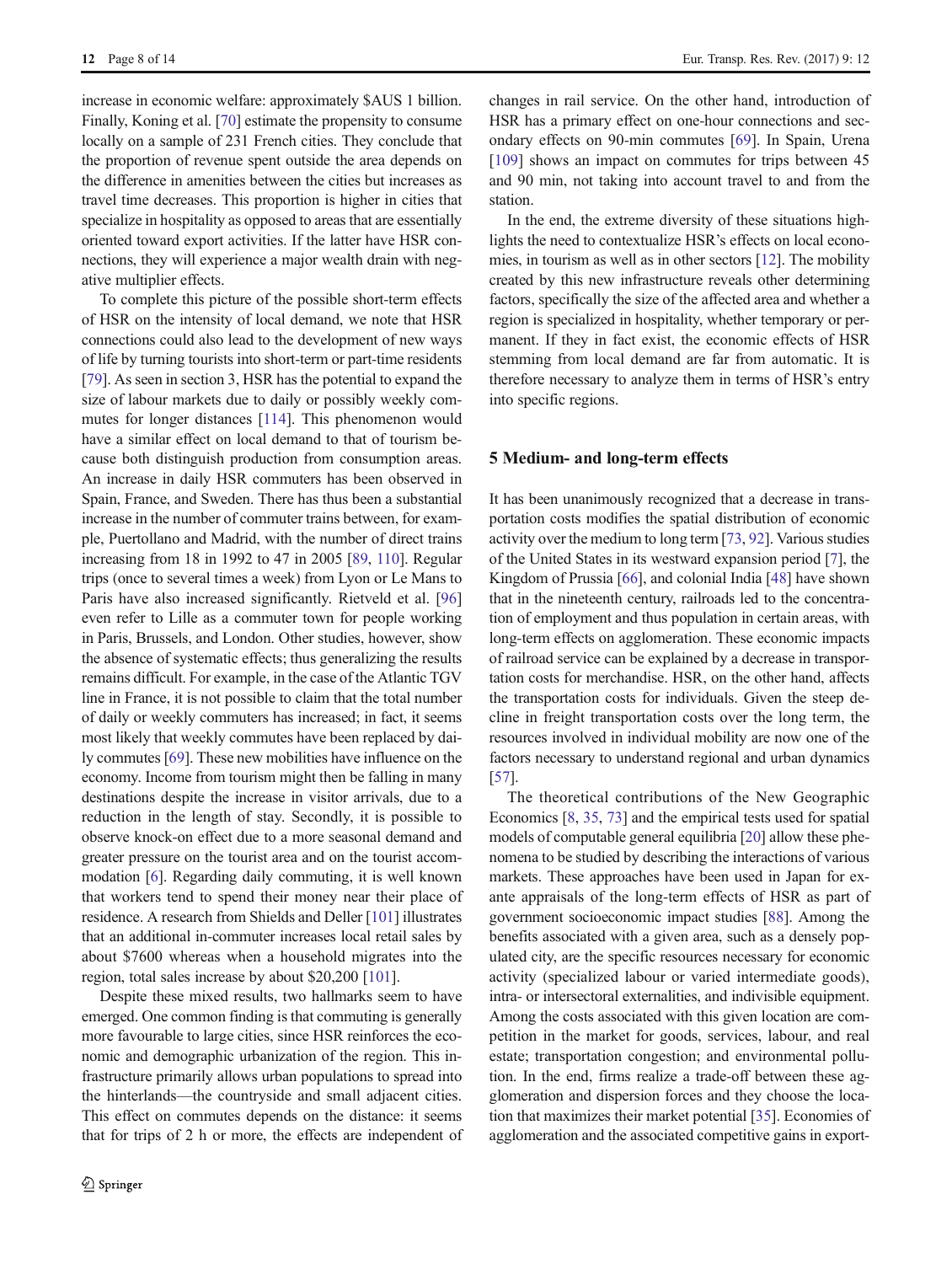oriented firms lead to the home market effect [\[83\]](#page-12-0), in which major urban centers have the tendency to host a majority of export activities, to the detriment of outlying areas.

Since transportation costs help shape a company's market potential, new infrastructure can influence its choice of location and encourage it to move to more productive spaces. Hall [\[63\]](#page-12-0) and Preston and Wall [[90](#page-12-0)] thus posit that the spatial impact of new HSR lines is certainly complex, but they seem to favour the major metropolitan areas, especially downtown areas, to the detriment of the periphery. $2<sup>4</sup>$  From a theoretical point of view, however, the new transportation supply does not have a linear effect on spatial distribution and could even work against the interest of the center, depending on the mobility of the factors of production [\[35,](#page-11-0) [73](#page-12-0), [93](#page-12-0)]: While a change in transportation costs from high to moderate level leads to a polarization of economic activities in major urban areas, the change from moderate to low costs could allow businesses to move back to the periphery. In fact, companies could thereby avoid excessive competition in the labour and real estate market while being easily accessible to consumers. Households could use a similar logic and choose to live in cities they find more pleasant and where real estate is more affordable<sup>25</sup> while still being able to commute to work using HSR [\[16](#page-11-0)].

However, when these theoretical predictions are studied empirically, often in qualitative studies of varying types [[88\]](#page-12-0), the results are also quite mixed. In Japan, Nakamura and Ueda (1989) (cited in [[98\]](#page-13-0)), show that three of six prefectures with HSR service experienced population growth above the national average in the 1980s, while none of the prefectures without HSR service grew above the national average. Using a longer timeframe, Cervero and Bernick [[27](#page-11-0)] observe that in the 30 years since the Shinkansen was inaugurated, the gaps in employment and population between major cities like Tokyo and Osaka and intermediate cities have not decreased. The economic role of cities like Nagoya and Kyoto and their position in the urban hierarchy has in fact relatively weakened. Finally, Cheng et al. [[33](#page-11-0)] show that 10 years after the launch of various HSR lines in northern Europe, job growth in London, Brussels, Amsterdam, and Cologne was superior to national averages or averages in the hinterlands. These examples point toward a polarization of economic activities in major urban centers that has been exacerbated by HSR. Nevertheless, we cannot conclude whether it is the HSR connection that creates

growth or whether it is the anticipated growth in these areas that attracts infrastructure investment. In other words, these ex-post studies do not allow a causal relation to be established between HSR and local growth, especially since HSR lines have often coincided with highway system expansions, particularly in France [[70,](#page-12-0) [74\]](#page-12-0).

Other empirical studies suggest that HSR connections do not only work in favour of the biggest cities. Ahlfeldt and Feddersen's [[2](#page-10-0)] study on the HSR connection between Frankfurt and Cologne showed that the shock to access on small cities with exogenous connections to the HSR lines because of their location between the two stations created persistent growth in local per capita revenue, with relocation of jobs and population to those areas. Examples in France and Spain also show that dynamic regions located 60–90 min from a major metropolitan area are the most likely to receive HSR service [\[88](#page-12-0)]. However, within these regions, since intermediate areas (with 50,000 to 100,000 residents) could potentially attract neighbouring residents, the net effect on the local population could be modest. In addition, certain regions have not seen an increase in employment due to commuting but have seen increased revenue due to the high salaries their residents earn in major urban centers and then spend in their residential area.

The case of the South-eastern TGV line [\[17\]](#page-11-0) shows that contrary to the initial fears that Parisian firms would inundate Lyon market, business service companies have in fact developed outside of Paris.<sup>26</sup> As Charnoz et al. [\[28](#page-11-0)] show, the decrease in communication and transportation costs spurred by HSR allowed multi-office companies (generally headquartered in Paris) to create jobs in regional offices (in Lyon, for example), thus enhancing functional specialization and productivity. $27$  For other authors, however, the Southeastern TGV line was not the sole determinant of these relocations but one criterion among others to distinguish between alternatives that would otherwise been similar [[88](#page-12-0)]. In England, the most significant effect of HSR service in South England has been observed in cities close to London, especially urban centers 1 h away from London that benefited from a growth in both population and employment, especially in knowledge-intensive business services [\[88](#page-12-0)]. Puga [\[93](#page-12-0)] and Chen and Silva [\[30\]](#page-11-0) similarly argue that the primary effect of HSR is on the location of businesses services and major company headquarters, which benefits a few large cities. On the other hand, the increase in real estate prices in those cities make them less attractive for industry, leading to a move from an economic geography based on sector-level specialization to one based on specialization by function.

<sup>24</sup> As seen above, productivity gains due to increased accessibility often work in the favour of denser areas, which encourages firms to invest there [[30](#page-11-0)] and attract workers due to higher salaries [\[36](#page-11-0), [113\]](#page-13-0). It also seems that growth in tourism (and the potential associated spending) is stronger in downtown areas with varied amenities, creating another cumulative asset for that area.

<sup>25</sup> To make a parallel with the indirect benefits of HSR due to increased urban productivity, new infrastructures could also generate negative diseconomies of agglomeration. This would be the case if the improved accessibility of connected cities leads to one excessive rise in land prices. Also, the growth in tourism visits or inverse commuting may exacerbate overcrowding in transport networks or in the public spaces, thus affecting the quality of urban life.

 $\frac{26}{26}$  This can be seen in a 52% increase in business travel caused by Paris firms as well as a 144% increase in business travel originating from firms located in Lyon metropolitan area.

<sup>&</sup>lt;sup>27</sup> These organizational effects of HSR have also been seen in Japanese multioffice firms after Shinkansen lines were extended [\[13\]](#page-11-0).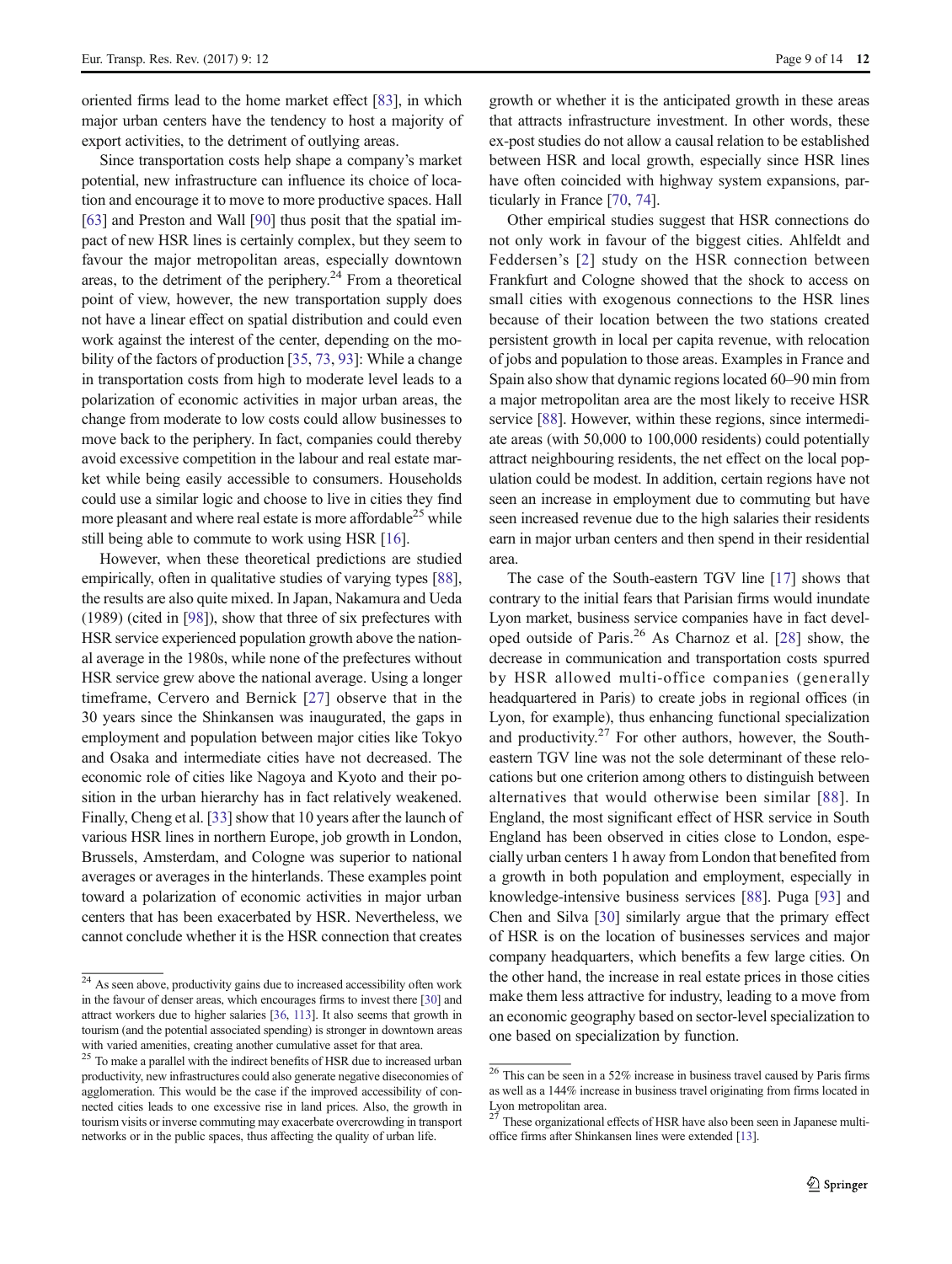These favourable conclusions for HSR cannot be generalized, however, as they depend on the spatial scale of the analysis, the statistics used, or hindsight. Graham et al. [\[62\]](#page-12-0) show this in their study of the influence of HSR infrastructure on labour dynamics in Spanish regions. In order to correct for endogeneity problems in their estimates, the authors used the difference in differences technique: This technique, based on medical research methods, examines the treatment effect by randomly assigning a population to either a treatment group or a control group.<sup>28</sup> At the end of the exercise, Graham et al. [\[62\]](#page-12-0) did not observe any significant difference in the employment growth rate between regions with and without HSR connections, nor were there differences before and after the arrival of these connections. Crozet [\[39](#page-11-0)] also observes an absence of correlation between employment growth and the progressive extension of HSR in France. Finally, recent studies show that the effects of new Shinkansen lines are not as beneficial as they were previously [[85\]](#page-12-0) and that in fact, Shinkansen may have simply supported existing growth rather than actually inducing it [\[98](#page-13-0)]. In the end, these results reinforce the general accepted conclusion that HSR connections in themselves do not guarantee local economic development [[88\]](#page-12-0). At most these connections can be seen as a necessary but insufficient condition [[87\]](#page-12-0), once again highlighting the need to contextualize their effects. The scientific approach of systematic "structuring" infrastructures effects is then often criticized, because it forgets the socio-economic characteristics of the areas, but also the influence of the accompanying strategies. National constraints but also resources of the areas have thus an influence: these resources can be specific, resulting from either geographical, natural conditions or specific historical conditions, or from the stakeholders strategies. It means that territorial dynamics do not exist as such, but are the results of stakeholders accompanying strategies.

Taking the context of the effects into account does not, however, solve the problem of causality, since an effect, even if conditional, is still an effect. Other studies [\[14,](#page-11-0) [15](#page-11-0)] find that the influence of transportation cannot be studied without considering the options businesses have selected in their relations with other actors in systems of production. The essential question is how the relation of these actors is structured. The analysis of the mechanisms that contribute to the compatibility of agent behaviour in interactions [[117,](#page-13-0) [118](#page-13-0)] is based on studies of coordination. In this framework, development is seen as the result of a coordination process more than as a state dependent on factor endowments and exogenous factors. This reduces the inherent bias inherent in terms of effects since infrastructure is considered as one factor among others in the coordination of agent activity. It is thus possible to critically examine the role of infrastructure in terms of the support it provides to actors' movement and coordination in general. The pertinence of public infrastructure projects can hence be seen in the light of coordination mechanisms. Transportation is thus a strategic activity whose terms need to be adapted to the mechanisms of trade and interaction among firms (coordination mechanisms). Complementary qualitative interviews can then be conducted to understand the resources (among which infrastructures) involved in the production process (made of "transformation") activities" and "circulation activities") as well as the coordination mechanisms between actors (beyond the classical ones by the prices or the rules or institutions). Through a correspondence factor analysis, this qualitative material could be useful to build a typology of the "transformation activities", to which are associated specific coordination mechanisms and "circulation activities". Interactions between the transformation process and its environment of resources, suppliers, customers and other producers form a system of circulation of goods, information and knowledge. Transportation thus becomes a particular set of techniques of interaction in the space-time grid [[22\]](#page-11-0).

Nevertheless, it should be noted that NGE models point to various challenges that regional development policy must overcome [[35,](#page-11-0) [92](#page-12-0), [93\]](#page-12-0). These models explain why the decline in inequality seen in EU member countries was accompanied by an increase in sub-national inequality. European politicians face the cohesion-competitiveness dilemma: While the goal of investments, particularly in HSR, is to improve EU integration and break the isolation of the periphery, these investments can also reinforce the dominance of major urban centers. Brocker et al. [[20](#page-11-0)] use a CGE model to estimate the impact of a trans-European transportation network, including various HSR projects. While the periphery experiences increased per capita revenue, it will probably not see a reduction in the gap that separates the periphery from the dominant regions. Puga [\[93](#page-12-0)] confirms that if there is little interregional travel and salaries are relatively homogeneous, infrastructure will have either very little impact on poor areas or will aggravate the wealth gap.<sup>29</sup> These ambiguous effects of EU regional policy seem to be confirmed by studies that combine NGE and endogenous growth models [\[8,](#page-10-0) [78\]](#page-12-0). These theoretical analyses conclude that an inequitable spatial distribution of economic activities, exacerbated by a reduction in mobility constraints, could coincide with economic benefits for the country as a whole with positive effects for even peripheral regions given localized technological externalities or knowledge transfer. From this perspective, HSR is not a zero-sum game, but rather a situation in which all regions can see an improvement. As mentioned in section 3, making a clear and quantified distinction

 $28$  In this case, Spanish regions without HSR service and some Portuguese regions.

 $29$  A note from the OECD notes that among the 8 countries that experienced a decrease in regional inequalities between 1995 and 2005, 5 of them, including Spain, had HSR service. Nonetheless, the introduction of HSR connections was only a part of a set of government actions linked to this decrease [\[88](#page-12-0)].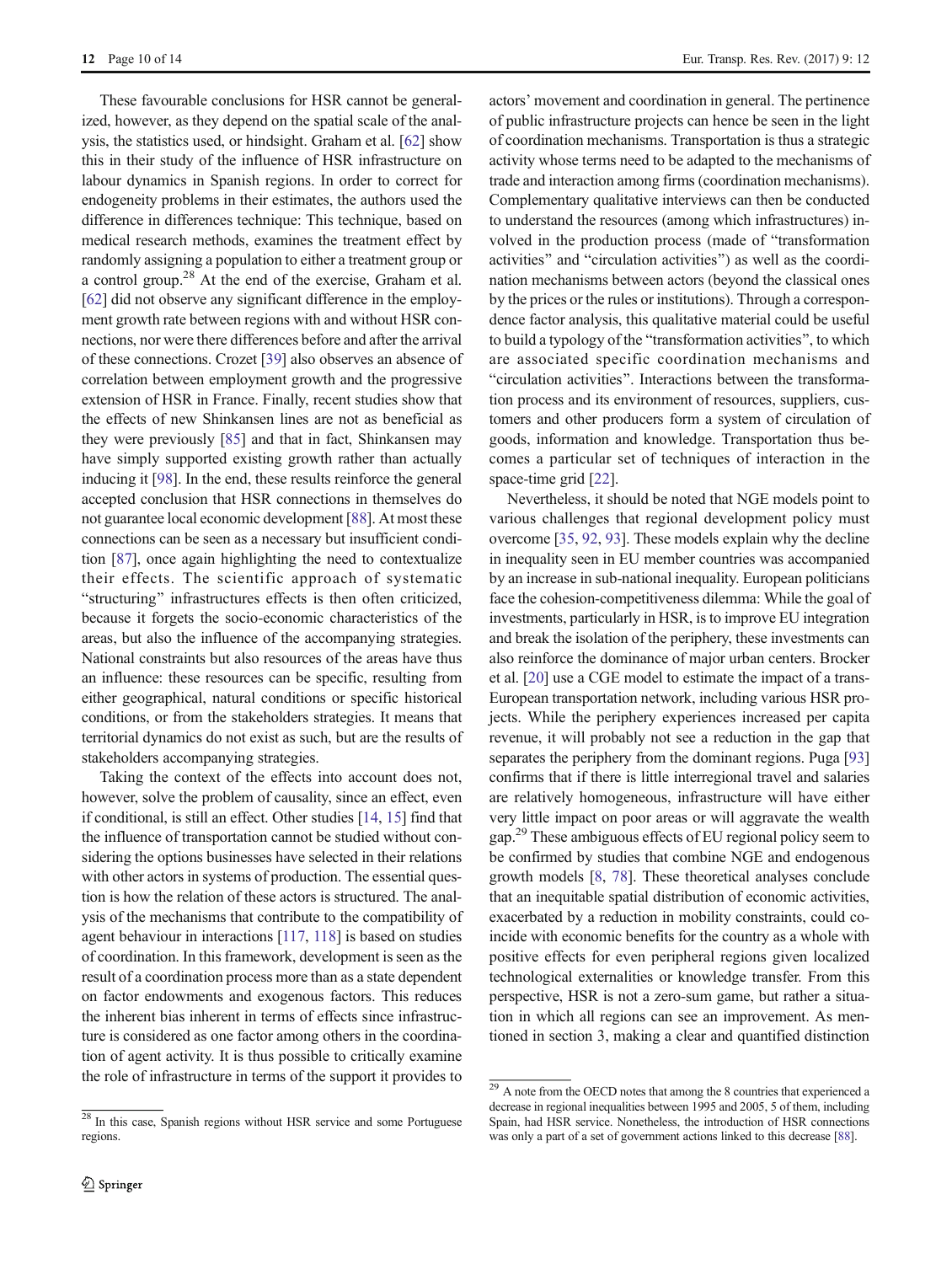<span id="page-10-0"></span>between displacement effects and net gains driven by HSR is a theoretical and empirical challenge of a high order that will require substantial future research.

# 6 Conclusion

The link between transportation and development is one of the most solidly anchored myths in economic development on any scale. The magnitude of investments in infrastructures and their irreversibility make it crucial to clarify the question of whether this spending in fact contributes to the development of the regions they serve.

This review shows the doubts remaining in evaluating the effects of HSR. The only point most studies agree on is that HSR connections generate induced traffic due to the decreased generalized cost of transportation created by increased access. This effect thus has a preferred position in cost-benefit analyses through changes in users' surplus. The other potential effects of HSR have had a more mixed reception: of course, a ripple effect can be observed among suppliers linked to the construction project. The spread of these effects proceeds through demand and, in varying proportions, salary distribution: the higher the share of earnings linked to HSR buildings consumed on the considered territory, the higher the Keynesian multiplier and positive impacts for local employment. However, these effects are limited in space and time and allow for on the one hand technological and organizational learning by the companies involved and on the other a breakdown of the local building and public-works sector. Outside the construction effects, studies can find both the existence and the absence of effects, whether these are short-term effects on local productivity and the geography of consumption (through tourism or extended stays) or long-term effects on the relocation of businesses and households and ultimately growth patterns.

These results in fact show great variability as effects become conditional upon a set of other factors such as city size, amenities, industry structure, and distance from the urban core. The main difficulty that remains is being able to discern to what extent infrastructure may have affected variations observed in the field, and not the opposite. Also, the continuity in the evaluation process should be granted by authorities, in addition of conducting analyses based on sound empirical methods and detailed local data. For that purpose, socioeconomic appraisals must be realized not only ex ante, but also at the various stages of the project's lifetime, which requires constant efforts for data collection and consolidation. Finally, one must keep in mind that the positive economic effects of HSR, if they exist, should always be contrasted with the corresponding costs, be they linked to the initial investment or to some negative spillovers' effects.

We believe that making progress on these questions requires clarifying which model of development is to be used and what kind of development is the goal of public policy. Identifying potential effects only make sense if we can clearly present the preferred type of development and the mechanisms through which these dynamics should be generated. However, difficulties often arise because development is defined implicitly. The problem is then less the dynamics of the effect and more the absence of a clear definition of the development desired for the region, no matter what the scale. This is not to say that HSR makes no difference in existing dynamics but that it operates within the framework of a process driven by the economic actors. Understanding the rationale of these actors should now guide the support strategies that have proven to be essential.

Acknowledgements We would like to acknowledge the two anonymous reviewers for useful comments.

Open Access This article is distributed under the terms of the Creative Commons Attribution 4.0 International License (http:// creativecommons.org/licenses/by/4.0/), which permits unrestricted use, distribution, and reproduction in any medium, provided you give appropriate credit to the original author(s) and the source, provide a link to the Creative Commons license, and indicate if changes were made.

#### References

- 1. Abiad A, Furceri D and Topalova P (2015). The Macroeconomic Effects of Public Investment: Evidence from Advanced Economies. IMF Working Paper, WP/15/95, 26 p
- 2. Ahlfeldt GM and Feddersen A (2015). From Periphery to Core: Measuring Agglomeration Effects Using High-Speed Rail. SERC Discussion Paper, 172, 63 p.
- 3. Albalate D, Bel G (2012) High-speed rail: lessons for policy makers from experiences abroad. Public Adm Rev 72(3):336–349
- 4. Albalate D, Bel G, Fageda X (2012) Beyond the efficiency-equity dilemma: centralization as a determinant of government investment in infrastructure. Pap Reg Sci 91(3):599–615
- 5. Albalate D, Bel G (2012) The economics and politics of highspeed rail. Lexington Books, Lessons from Experiences Abroad, p 210
- 6. Alegre P, Pou L (2006) The length of stay in the demand for tourism. Tourism Mangement 27(2006):1343–1355
- 7. Atack, J., Bateman, F., Haines, M. and Margo, R. (2009), Did railroads induce or follow economic growth? Urbanization and population growth in the American Midwest, 1850–60, NBER Working Paper, n° 14640
- 8. Baldwin R, Forslid R, Martin P, Ottaviano G, Robert-Nicoud F (2005) Economic geography and public policy. Princeton University Press, 504 p
- 9. Bazin S, Beckerich C, Delaplace M (2010) Grande vitesse, activation des ressources spécifiques et développement du tourisme urbain: le cas de l'agglomération rémoise. Belgeo 1-2:65–78
- 10. Bazin S, Beckerich C, Delaplace M (2011) High speed railway, service innovations and urban and business tourisms development, In: Sarmento, M. And Matias, A. Economics and Management of Tourism: Trends and Recent Developments.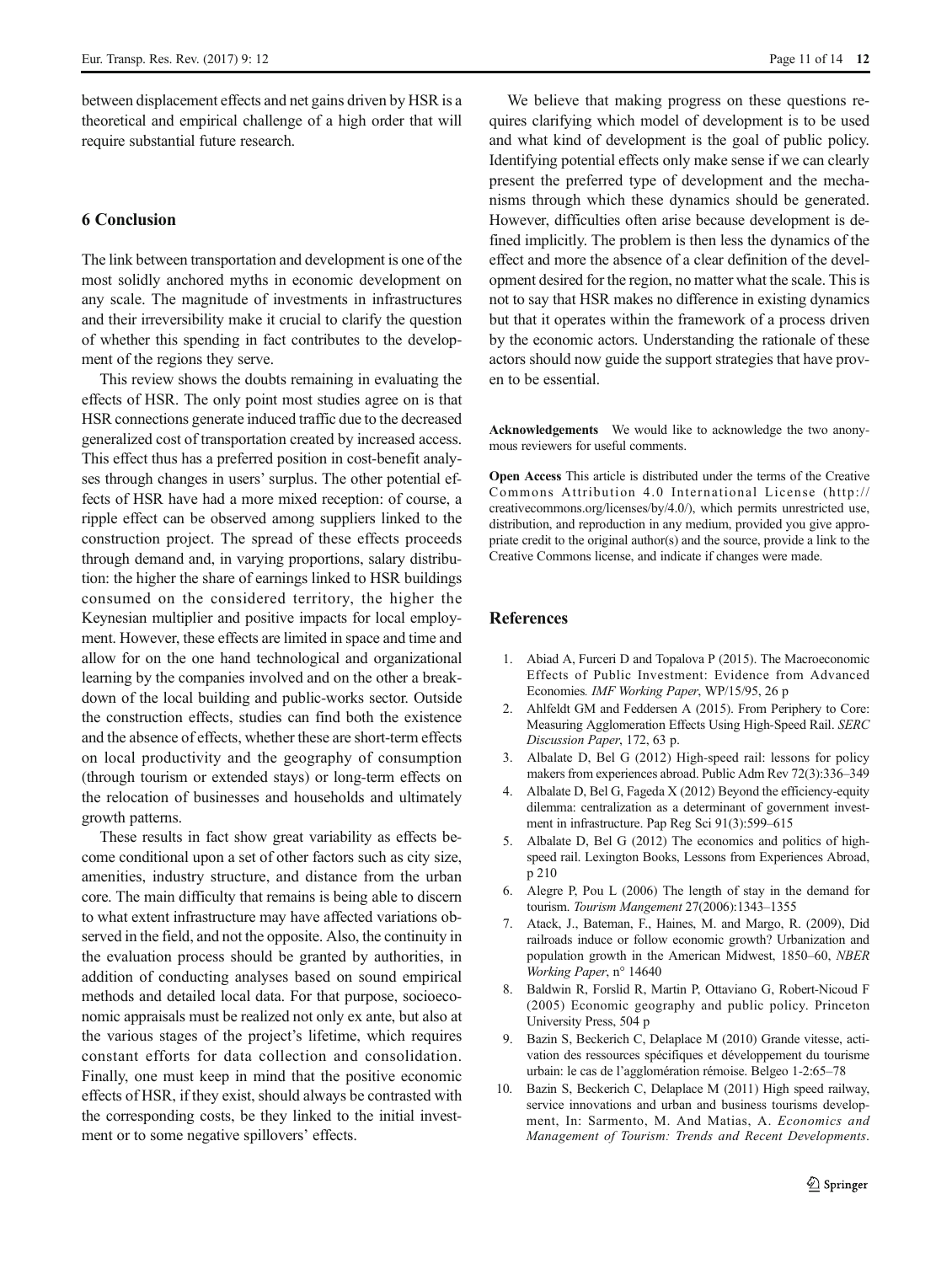<span id="page-11-0"></span>Universidade Luisiada Editora, Lisboa, Portugal, Collecçao Manuais, 422p

- 11. Bazin S, Beckerich C, Delaplace M (2013) Desserte TGV et villes petites et moyennes, une illustration par le cas du tourisme à Arras. Auray, Charleville-Mézières et Saverne, Les Cahiers Scientifiques du Transport, n 63:33–62
- 12. Bazin S, Beckerich C, Blanquart C and Delaplace M (2013). Les enjeux et opportunités des dessertes ferroviaires à grande vitesse en matière de développement local et de développement durable, rapport final, contrat PREDIT, financement ADEME, mai, 186 p
- 13. Bernard AB, Moxnes A and Saito YU (2015). Production Networks, Geography and Firm Performance. NBER Working Paper, 21082
- 14. Blanquart C (1998). Infrastructures de transport et développement: l'apport de l'économie des réseaux. Thèse de doctorat en sciences économiques, juillet, 248 p
- 15. Blanquart, C. (2009). Transport, développement économique et développement durable. Tome 1 du mémoire d'habilitation à diriger les recherches, décembre, 125p
- 16. Blum U, Haynes KE, Karlsson C (1997) Introduction to the special issue: the regional and urban effects of high speed trains. Ann Reg Sci 31(1):1–20
- 17. Bonnafous A (1987) The regional impact of the TGV. Transportation 14:127–137
- 18. Bonnafous, A. (2014). Permanent Observatories as Tools for Ex-Post Assessment: The French Case Study. ITF-OECD Discussion Paper, n 10, 32 p
- 19. Bouba-Olga O, Grossetti M (2015) La métropolisation, horizon indépassable de la croissance économique ? Revue de l'OFCE 143:117–144
- 20. Brocker J, Meyer N, Schneekloyh N, Schurmann C, Spierkermann K and Wegener M (2004). Modelling the socioeconomic and spatial impacts of EU transport policy, IASON Deliverable 6, funded by 5<sup>th</sup> Framework RTD Programme, Kiel-Dortmund
- 21. Broyer S, Gareis J (2013) How large is the infrastructure multiplier in the euro area? Natixis Flash Economics 227:8 p
- 22. Burmeister A, Colletis-Wahl K (1997) Proximity in production networks; the circulatory dimension. European Urban and Regional Studies 4(3):231–241
- 23. Button K (2012) Is there any economic justification for high-speed railways in the United States? J Transp Geogr 22:300–302
- 24. California High-Speed Rail Authority and Federal Railroad Administration (2012). Merced to Fresno Section California High-Speed Train (HST) Final Project Environmental Impact Report/Environmental Impact Statement (EIR/EIS) and Final Section 4(f) Statement and Draft General Conformity Determination. Volume I: Report. Sacramento, CA, and Washington, DC.
- 25. Campos, J. and Gagnepain, P. (2009). Measuring the Intermodal Effects of High-Speed Rail. In: de Rus (ed.), Economic Analysis of High-Speed Rail in Europe, Report prepared for the Foundation BBVA, 140 p
- 26. Castells A, Sole-Olle A (2005) The regional allocation of infrastructure investment: the role of equity, efficiency and political factors. Eur Econ Rev 49(5):1165–1205
- 27. Cervero R and Bernick M (1996). High-Speed Rail and Development of California's Central Valley: comparative Lessons and Public Policy Considerations. IURD Working Paper 675
- 28. Charnoz P, Lelarge C and Trevien C (2016). Communication Costs and the Internal Organization of Multi-Plant Businesses: Evidence from the Impact of the French High-Speed Rail, Document de Travail de la Direction des Etudes et Synthèses Economiques – INSEE, G2016/02, 51 p
- 29. Chen X (2013) Assessing the impacts of high speed rail development in China's Yangtze River Delta megaregion. Journal of Transportation Technologies 3:113–122
- 30. Chen G and de Abreu e Silva J (2011). The regional impacts of high speed rail; a review of methods and models. Proceedings of the European Transport Conference. 19p
- 31. Chen Z and Haynes K (2012). Tourism Industry and High Speed Rail, Is There a Linkage: Evidence from China's High Speed Rail Development. In: colloque Industrie, villes et régions dans une économie mondialisée, ASRDLF. Belfort. 9 au 11 juillet
- 32. Cheng Y-H (2009) High-speed rail in Taiwan: new experience and issues for future development. Transp Policy 17(2):51–63
- 33. Cheng Y-S, Loo BPY, Vickerman R (2015) High-speed rail networks, economic integration and regional specialization in China and Europe. Travel Behaviour and Society 2:1–14
- 34. Cohen, I., Freiling T. and Robinson, E. (2012). The economic impact and financing of infrastructure spending, report prepared for associated equipment distributors (AED), 49 p.
- 35. Combes PP, Mayer T, Thisse JF (2006) Economie géographique: l'intégration des régions et des nations. Economica, p 400
- 36. Combes PP, Duranton G, Gobillon L (2008) Spatial wage disparities: sorting matters! J Urban Econ 63(2):723–742
- 37. Combes PP and Lafourcade, M (2012). Revue de la literature académique quantifiant les effets d'agglomération sur la productivité et l'emploi, Rapport réalisé pour la Société du Grand Paris, p 64
- Combes PP, Duranton G and Gobillon L (2012). The costs of agglomeration: Land prices in French cities. CEPR Discussion Paper, No. 9240, p 48
- 39. Crozet Y (2016). Regional Impacts of High-Speed Rail and Cross-Chanel Rail System in France: Accessibility is not Enough, Paper presented at the Third International Conference "Twenty years under the Chanel and beyond", Canterbury
- 40. Crozet Y (2016) Appraisal methodologies and the limits to speed gains. Paper presented at the WCTR, Shangai
- 41. Davezies L (2008) La république et ses territoires : la circulation invisible des richesses. La République des Idées, Editions du Seuil, p 110
- 42. DB INTERNATIONAL GMBH (2011). High Speed Rail as a tool for regional development, étude approfondie, 8 août.
- 43. Delaplace M (2012) Pourquoi les "effets" TGV sont-ils différents selon les territoires? L'hétérogénéité au cœur du triptyque "Innovations, Territoires et Stratégies". Recherche Transports Sécurité 28:290–302
- 44. Delaplace M, Perrin J (2013) Multiplication des dessertes TGV et Tourismes urbains et d'affaires, Regards croisés sur la Province et l'Ile de France. Recherche Transport et Sécurité 29:177–191
- 45. Delaplace M, Bazin S, Pagliara F, Sposaro A (2014) High speed rail system and the tourism market: between accessibility, image and coordination tool, 54<sup>th</sup> European regional science association congress. August, Saint Petersburg, Russia, p 13
- 46. Department for Transport (2014). Transport Analysis Guidance: Wider Economic Impacts, TAG Unit A2.1, Londres, Accessible en ligne
- 47. Dobes L, Leung J (2015) Wider economic impacts in transport infrastructure cost-benefit analysis – a bridge too far? Agenda 22(1):75–95
- 48. Donaldson D (2009). Railroads of the raj: estimating the impact of transportation infrastructure. Mimeo London School of Economics.
- 49. Duranton G and Puga D (2003). Micro-foundations of urban agglomeration economies. NBER Working Paper, n 9931
- 50. Eyles L (2013). HS2 Jobs Analysis, Report prepared by Albion Economics, 19 p.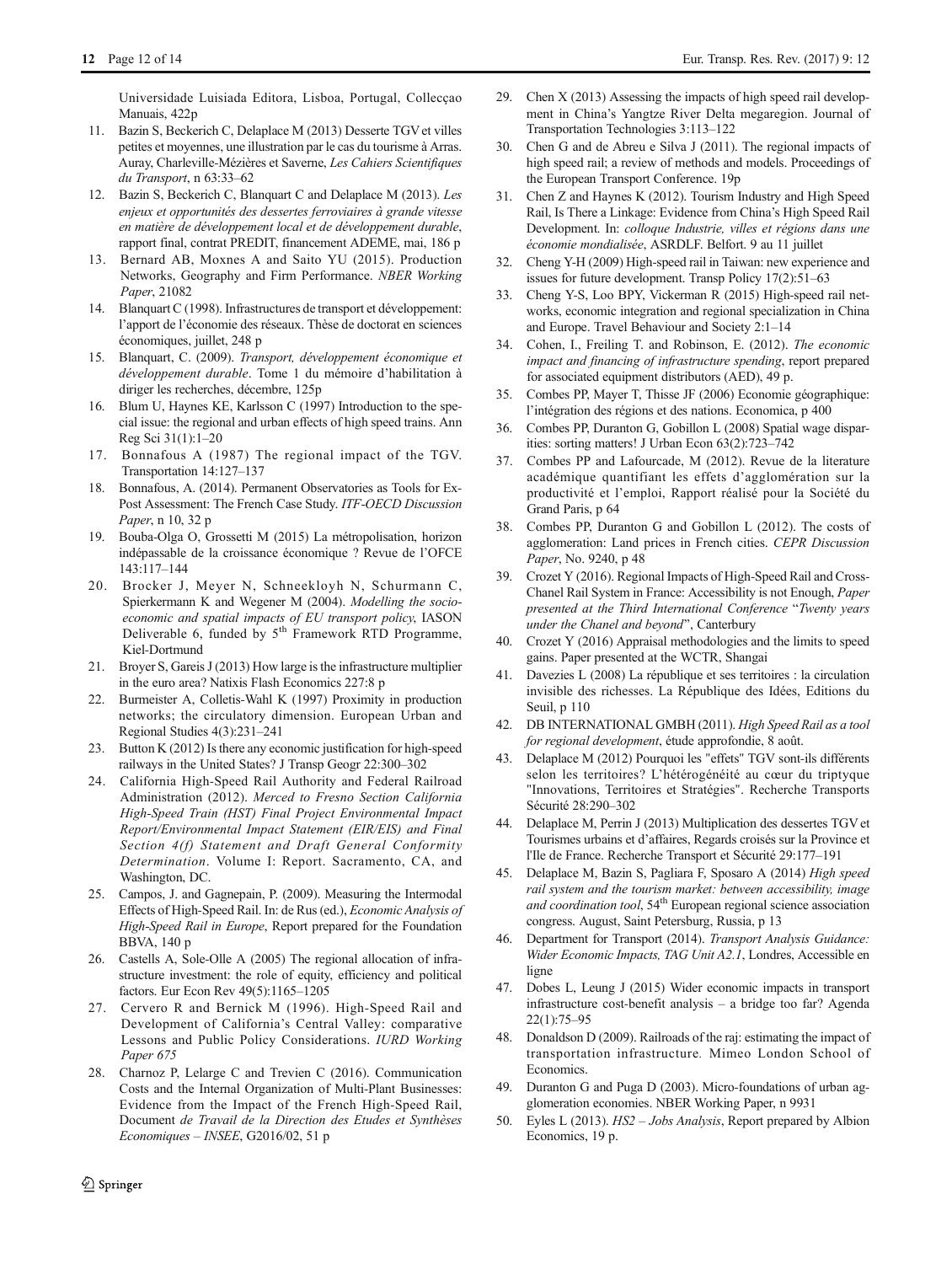- <span id="page-12-0"></span>51. Feliu J (2012) High-speed rail in European medium-sized cities: stakeholders and urban development. Journal of Urban Planning and Development 138:293–302
- 52. Fernandez-Macho, J., Bhogal, P., Diaz-Emparanza, I. and Gonzalez, P. (2012). Economic impact of the New Basque Railway Network on the BCAC. In: Gasco, E. (ad.), The Basque Y: A country's project, an international connection, Departamento de Vivienda, Obras Públicas y Transportes, 256 p
- 53. Fouqueray E (2016) Impact économique de la construction de la LGV SEA Tours-Bordeaux sur les régions traversées. Revue d'Economie Régionale et Urbaine 2(2016):385–416
- 54. Fouqueray, E. and Manceau Antoniazzi, E. (2016). Construction de la LGV SEA Tours-Bordeaux et politique de l'emploi: analyse de la coordination des acteurs publics et privés, Géographie, Economie et Société (forthcoming).
- 55. Gibb RA (1986) The impact of the channel tunnel rail link on south East England. Geogr J 152(3):335–350
- 56. Givoni M (2006) Development and impact of the modern highspeed train: a review. Transp Rev 26(5):593–611
- 57. Glaeser EL, Kohlhase JE (2003) Cities, regions and the decline of transport costs, Discussion paper n° 2014. Research, Harvard Institute of Economic, 54p
- Graham DJ (2007) Agglomeration, productivity and transport investment. Journal of Transport Economics and Policy 41(3):317– 343
- 59. Graham DJ (2007) Variable returns to agglomeration and the effect of road traffic congestion. J Urban Econ 62(1):103–120
- 60. Graham DJ, Kim HY (2008) An empirical analytical framework for agglomeration economies. Annals of Regional Sciences 42: 267–289
- 61. Graham DJ, Melo PC (2011) Assessment of wider economic impacts of high-speed rail for great Britain. Transportation Research Record: Journal of the Transportation Research Board 2261:15–  $24$
- 62. Graham DJ, Brage-Ardao R, Melo P (2013) Measuring the impact of high-speed rail on economic performance: evidence for the Madrid-Barcelona corridor. In: Paper presented during the Transportation Research Board (TRB) annual meeting, 92nd. DC, Washington
- 63. Hall P (2009) Magic carpets and seamless webs: opportunities and constraints for high-speed Trains in Europe. Built Environ 35(1): 59–69
- 64. Hensher DA, Ellison RB, Mulley C (2013) Assessing the employment agglomeration and social accessibility impacts of high-speed rail in eastern Australia. Transportation 41:463–493
- 65. Hoyt H (1954) Homer Hoyt on development of Economic Base concept. Land Econ 30(2):395–403
- 66. Hornung E (2012). Railroads and micro-regional growth in Prussia. Competitive Advantage in the Global Economy (CAGE) No. 79
- 67. Kamel, K. and Matthewman, R. (2008), The non-transport impacts of High-Speed Trains on regional economic development: a review of the literature, Locate in Kent, online report, [http://www.locateinkent.com/images/assets/High%20Speed%20](http://www.locateinkent.com/images/assets/High%20Speed%20Train%20Report%202008.pdf) [Train%20Report%202008.pdf](http://www.locateinkent.com/images/assets/High%20Speed%20Train%20Report%202008.pdf)
- 68. Kanemoto Y (2013). Pitfalls in Estimating Wider Economic Benefits of Transportation Projects, GRIPS Discussion Paper, 13–20, 31 p
- 69. Klein O and Claisse G (1997). Le TGVAtlantique: entre recession et concurrence. Lyon, LET
- 70. Koning, M., Bahoken, F., Bazin Benoit, S., Beckerich, C., Blanquart, C., Delaplace, M., Joignaux, G. and Savy, M. (2015). BASECOGV – Dessertes TGV et dynamiques économiques locales: un éclairage à partir de la distinction entre territoires productifs, résidentiels ou intermédiaires, Rapport de recherche pour le PREDIT, 19e7 p
- 71. KPMG (2013). HS2 Limited HS2 Regional Impacts, report prepared for Department for Transport, 95 p
- 72. Krikelas AC (1992) Why regions grow: a review of research on the Economic-Base model. Economic Review Federal Reserve Bank of Atlanta:16–29
- 73. Lafourcade M and Thisse JF (2011). New Economic Geography: The Role of Transport Costs. In: Handbook of Transport Economics, A.de Palma, R. Lindsey, E. Quinet and R. Vickerman (eds.), Edward Elgar Publishing Ltd, Cheltenham.
- 74. Leboeuf, M. (2013), Grande Vitesse ferroviaire, Cherche Midi, 853e p.
- 75. Levinson DM (2012) Accessibility impacts of high-speed rail. J Transp Geogr 22:288–291
- 76. Lynch T (2000). Analyzing the economic impact of transportation project using RIMS II, IMPLAN and REMI, Report prepared for the US Department of Transportation - Office of Research and Special Programs, 40 p
- 77. Mannone V (1995) L'impact régional du TGV sud-est. In: Thèse pour l'obtention du doctorat de géographie. Université de Provence, Aix-Marseille I
- 78. Martin P (1999) Public policies, regional inequalities and growth. J Public Econ 73(1):85–105
- 79. Martin N, Bourdeau P, Daller JF (2012) Les migrations d'agrément: du tourisme à l'habiter. Paris: L'Harmattan p 408
- 80. Martinez Sanchez-Mateo HS, Givoni M (2009) The accessibility impact of a new high-speed rail line in the UK – a preliminary analysis of winners and losers. TSU Working Paper 1041:18
- 81. Masson S, Petiot R (2009) Can the high speed rail reinforce tourism attractiveness? The case of the high speed rail between Perpignan (France) and Barcelona (Spain). Technovation 29(9): 611–617
- 82. McCann P (2001) Urban and Regional Economics. Oxford University Press, Oxford, p 304
- 83. Mayer T and Head K (2003). The empirics of agglomeration and trade. CEPII Working Paper, n 15.
- 84. Melo PC, Graham DJ, Noland RB (2009) A meta-analysis of estimates of urban agglomeration economies. Reg Sci Urban Econ 39(3):332–342
- Nakagawa D, Hatoko M (2007) Reevaluation of Japanese highspeed rail construction: recent situation of the north corridor Shinkansen and its way to completion. Transp Policy 14(2):150– 164
- 86. OCDE (2002). Investissements en infrastructure de transport et développement régional. Editions de l'OCDE, Paris, p 167
- 87. Offner JM (1993) Les «effets structurants» du transport: mythe politique, mystification scientifique. L'espace géographique 22(3):233–242
- 88. Ollivier G, Ying J, Bullock R, Runze Y and Nanyan Z (2014). Regional Economic Impact Analysis of High-Speed Rail in China, Report for the World Bank and the People's Republic of China, ACS9734, 120 p
- 89. Preston J, Larbie A, Wall G (2006) The Impact of High Speed Trains on Socio-Economic Activity: The case of Ashford (Kent), 4th annual conference on railroad industry structure, competition and investment. Universidad Carlos III, Madrid
- 90. Preston J, Wall G (2008) The ex-ante and ex-post economic and social impacts of the introduction of high speed trains in south East England. Plan Pract Res 23(3):403–422
- 91. Prideaux B (2000) The role of the transport system in destination development. Tourism Management, n 21:53–63
- 92. Proost S and Thisse J-F (2015). Skilled cities, Regional Disparities and Efficient Transport: The State of the Art and a Research Agenda, CEPR Discussion Paper, 100 p
- 93. Puga D (2002) European regional policy in light of recent location theories. J Econ Geogr 2(4):373–406